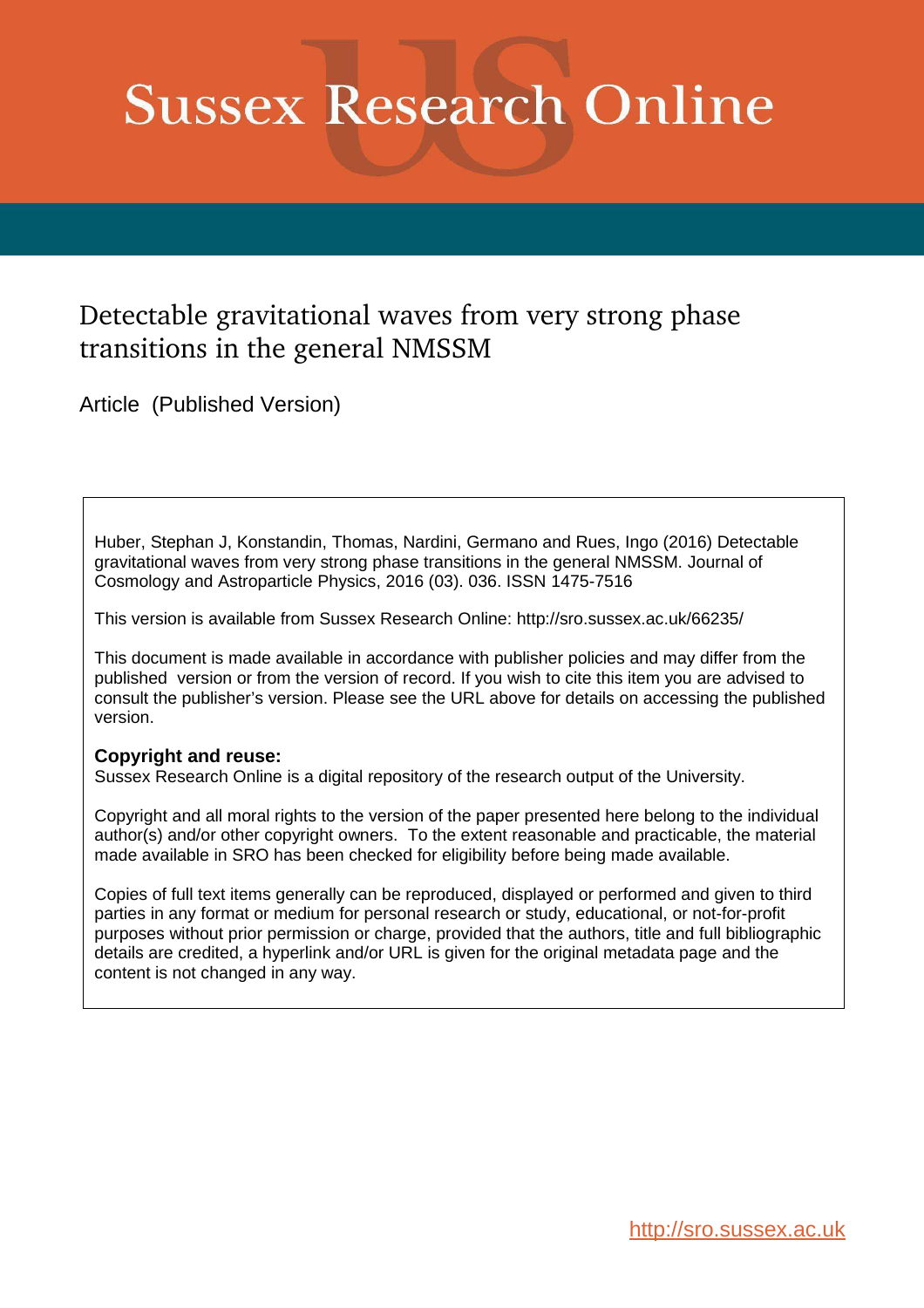## **IOP**science

Detectable gravitational waves from very strong phase transitions in the general NMSSM

This content has been downloaded from IOPscience. Please scroll down to see the full text.

View [the table of contents for this issue](http://iopscience.iop.org/1475-7516/2016/03), or go to the [journal homepage](http://iopscience.iop.org/1475-7516) for more

Download details:

IP Address: 139.184.66.142 This content was downloaded on 17/01/2017 at 12:12

Please note that [terms and conditions apply.](http://iopscience.iop.org/page/terms)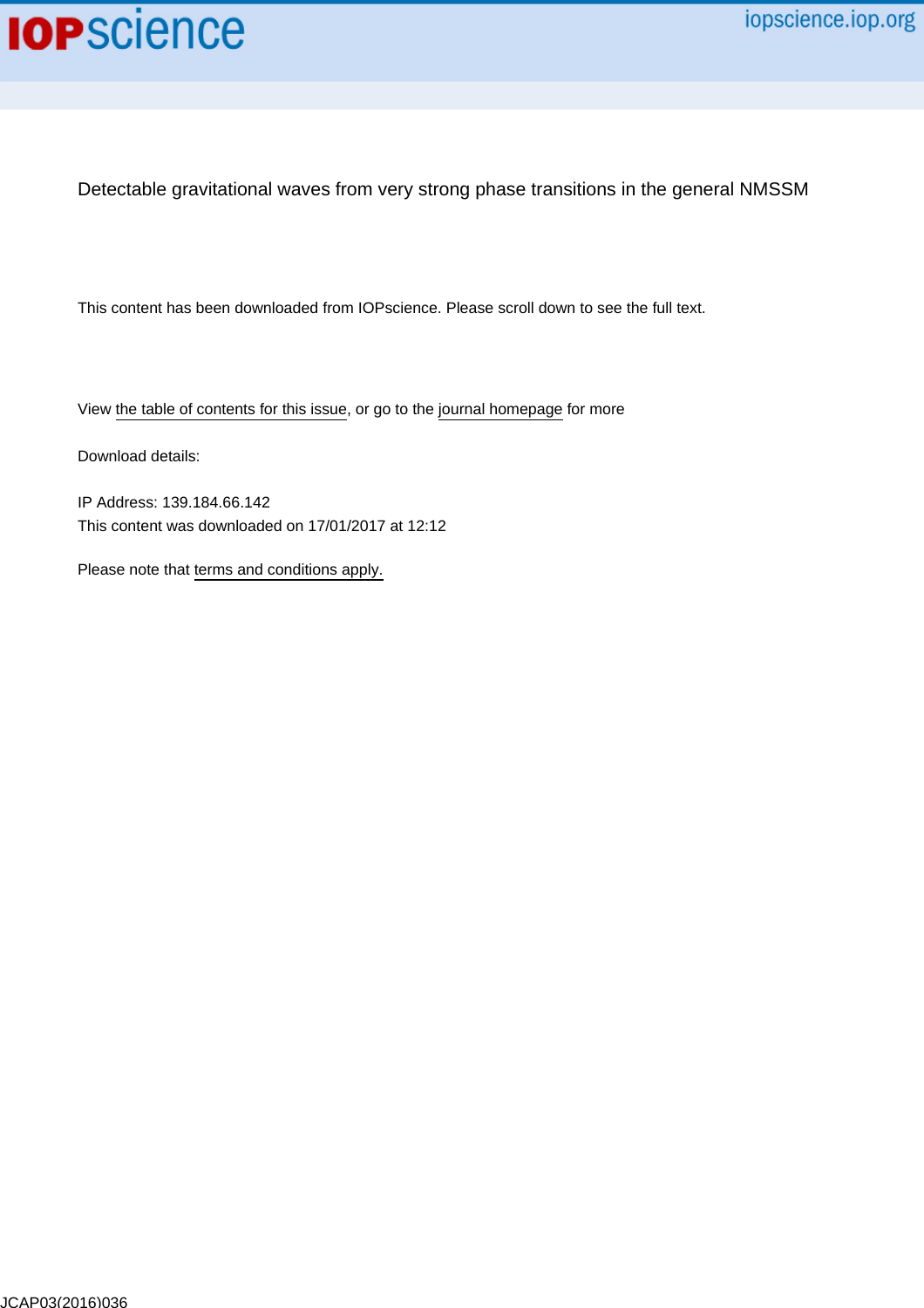ournal of Cosmology and Astroparticle Physics **JAn IOP and SISSA journal** 

## Detectable gravitational waves from very strong phase transitions in the general NMSSM

### Stephan J. Huber, $^a$  Thomas Konstandin, $^b$  Germano Nardini $^{b,c}$ and Ingo Rues $^b$

<sup>a</sup>Department of Physics and Astronomy, University of Sussex,

 ${}^b$ DESY,

Notkestraße 85, D-22607 Hamburg, Germany

<sup>c</sup>Albert Einstein Center for Fundamental Physics, Institute for Theoretical Physics, University of Bern, Sidlerstraße 5, CH-3012 Bern, Switzerland

<span id="page-2-0"></span>E-mail: [S.Huber@sussex.ac.uk](mailto:S.Huber@sussex.ac.uk) , [thomas.konstandin@desy.de](mailto:thomas.konstandin@desy.de) , [nardini@itp.unibe.ch](mailto:nardini@itp.unibe.ch) , [ingo.rues@desy.de](mailto:ingo.rues@desy.de)

Received January 13, 2016 Accepted February 28, 2016 Published March 21, 2016

Abstract. We study the general NMSSM with an emphasis on the parameter regions with a very strong first-order electroweak phase transition (EWPT). In the presence of heavy fields coupled to the Higgs sector, the analysis can be problematic due to the existence of sizable radiative corrections. In this paper we propose a subtraction scheme that helps to circumvent this problem. For simplicity we focus on a parameter region that is by construction hidden from the current collider searches. The analysis proves that (at least) in the identified parameter region the EWPT can be very strong and striking gravitational wave signals can be produced. The corresponding gravitational stochastic background can potentially be detected at the planned space-based gravitational wave observatory eLISA, depending on the specific experiment design that will be approved.

Keywords: cosmological phase transitions, particle physics - cosmology connection, cosmology of theories beyond the SM, supersymmetry and cosmology

ArXiv ePrint: [1512.06357](http://arxiv.org/abs/1512.06357)

Falmer, Brighton BN1 9QH, U.K.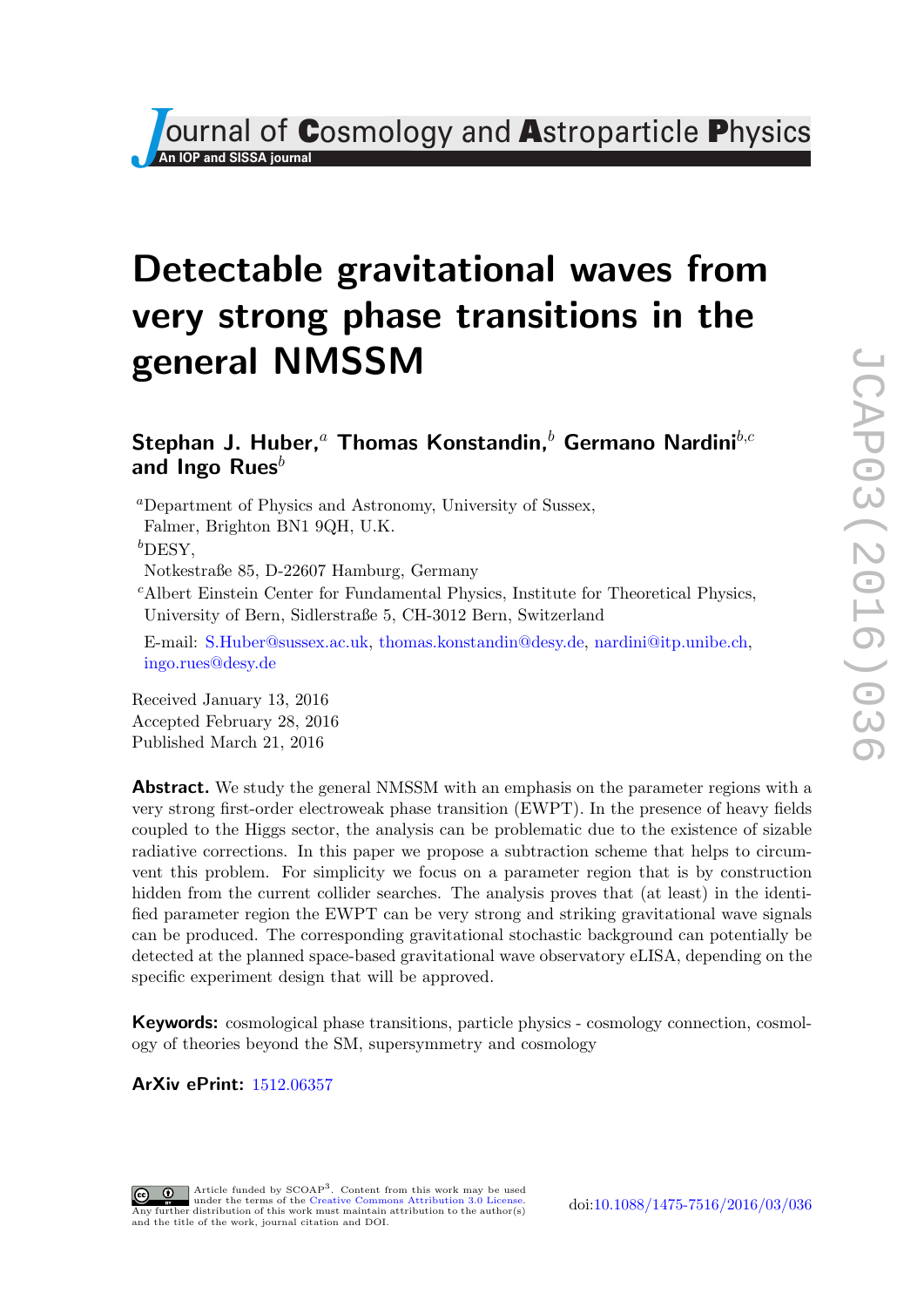#### Contents

|   | 1 Introduction                                          | $\mathbf{1}$ |
|---|---------------------------------------------------------|--------------|
|   | 2 Tree-level analysis of the phase transition           | 3            |
|   | 3 Heavy fields in a toy model                           | $\bf{5}$     |
|   | 4 One-loop construction                                 | 10           |
|   | 5 Tree-level spectrum                                   | 11           |
|   | 6 Phenomenological constraints                          | 12           |
|   | 7 Very strong EWPT                                      | 13           |
| 8 | Gravitational waves                                     | 15           |
|   | Gravitational wave signal from bubble collisions<br>8.1 | 17           |
|   | 8.2 Gravitational wave signal from sound waves          | 18           |
|   | 8.3 Probing the signals at eLISA                        | 19           |
| 9 | Conclusion                                              | 20           |

#### 1 Introduction

First-order phase transitions can establish testable links between cosmology and particle physics. This is particularly interesting for the electroweak phase transition (EWPT) that relates to the properties of the Higgs sector which is currently tested at the LHC. Well known examples for this link are electroweak baryogenesis [ [1\]](#page-23-0) and gravitational wave (GW) production [ [2](#page-23-1) – [5\]](#page-23-2).

In the Standard Model the EWPT is not of first order  $[6-9]$  $[6-9]$  $[6-9]$  $[6-9]$  but this behaviour can change in extensions of the standard model (SM). For instance, a strong EWPT is possible in ultraviolet (UV) embeddings that delay the SM-like electroweak symmetry breaking to temperatures below  $\mathcal{O}(10 \,\text{GeV})$  [\[10](#page-23-5)[–12\]](#page-23-6). In most of the cases, however, the EWPT turns to be strong because of new electroweak-scale fields that extend the Higgs sector or induce radiative modifications to it.

<span id="page-3-0"></span>Among the plausible UV completions of the SM, supersymmetric theories — which have both an extended Higgs sector and new fields coupled to it — are candidates, that, in principle, can naturally lead to a strong EWPT. In the Minimal Supersymmetric SM (MSSM), detailed studies of the EWPT have been carried out [\[13](#page-23-7) [–24\]](#page-24-0). It turns out that the measurement of the Higgs mass, on top of LHC constraints on new physics, is cornering the scenario into a parameter region that is in tension with naturalness and collider data [\[25](#page-24-1)[–28\]](#page-24-2). It is hence worth studying the electroweak symmetry breaking dynamics in supersymmetric extensions where the 125-GeV Higgs mass can be accommodated more naturally.

When looking for supersymmetric theories (and their parameter regions) that possibly have a strong EWPT, it is a good guiding principle to start from non-supersymmetric extensions of the SM with a strong EWPT. These non-supersymmetric theories may be viewed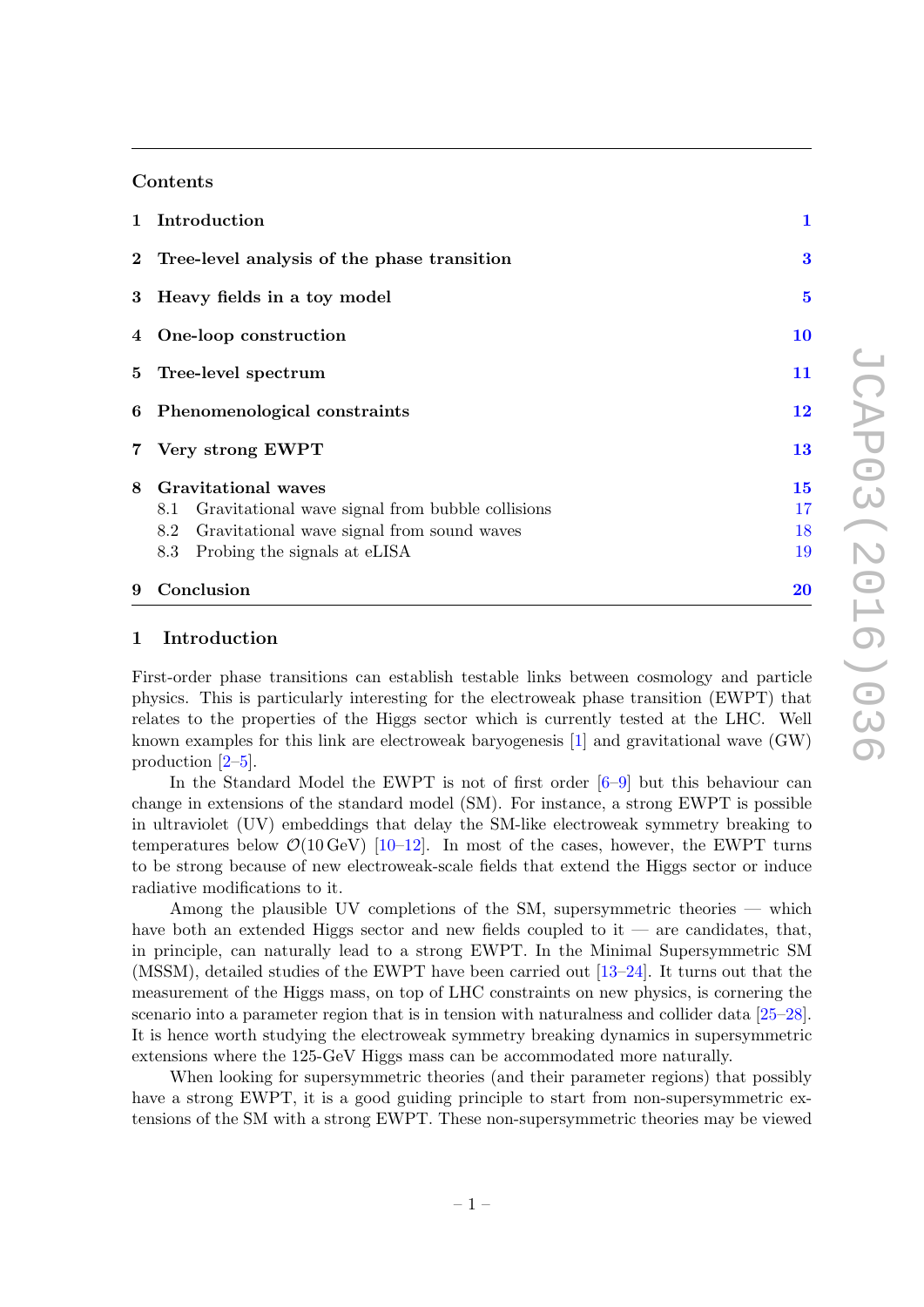as low energy approximations to the supersymmetric ones. The scenario we have in mind is a supersymmetric extension of the SM with most superpartners in the TeV region. The difficulty lies in rephrasing the successful low-energy (electroweak scale) parameter regions in terms of the high-energy (TeV-scale) ones. In practice, one has to ensure that the successful low-energy parameter configurations satisfy the supersymmetric constraints at the high scale. These relations can be strongly modified by large radiative corrections induced by heavy superpartners.

A strategy to deal with these two issues is to analyze the EWPT after employing a "match and run" procedure (cf. e.g.  $[24, 29]$  $[24, 29]$ ). The disadvantage of this technique is that it is precise only when the heavy fields are much above the TeV scale. Since present LHC bounds on new physics do not yet require such large masses [\[30](#page-24-4) [–33\]](#page-24-5), in this paper we propose an approach useful to determine the EWPT in scenarios where the radiative corrections of the heavy fields are sizable but not so large as to require a renormalization group (RG) resummation. This method is based on a renormalization prescription that shares some similarities with the on-shell scheme. In particular, we apply this method to determine the EWPT and the corresponding GW production in an illustrative supersymmetric theory with heavy particles. The choice of this theory is motivated by the simple non-supersymmetric SM extensions exhibiting a very strong EWPT.

In many of the SM extensions with a strong EWPT, the barrier that is required between the electroweak symmetric and broken minima of the Higgs potential, is produced by thermal effects or quantum corrections. In these cases, the EWPT typically exhibits small supercooling and latent heat, i.e. is not very strong. The contrary tends to occur in models where the electroweak breaking minimum is close to metastability with the unbroken phase, and the height and width of the barrier between the electroweak symmetric and broken phases is generated by tree-level terms. These terms in fact can easily induce a large jump of the order parameter during the transition and lead to a regime of large supercooling.

<span id="page-4-0"></span>The most simplistic model along these lines is the SM extended by a real scalar singlet. In its minimal form with a  $Z_2$  symmetry, the tree-level scalar potential of the Higgs and singlet fields, h and s, reads

$$
V(h,s) = -\frac{1}{2}\mu^2 h^2 - \frac{1}{2}\mu_s^2 s^2 + \frac{\lambda}{4}h^4 + \frac{\lambda_s}{4}s^4 + \lambda_m s^2 h^2.
$$
 (1.1)

For a suitable range of parameters, this potential can be written as

<span id="page-4-2"></span>
$$
V(h,s) = \frac{\lambda}{4} \left( h^2 + \alpha^2 s^2 - v_h^2 \right)^2 + \bar{\lambda}_m s^2 h^2 + \frac{1}{2} \bar{\mu}_s^2 s^2.
$$
 (1.2)

For  $\bar{\lambda}_m$  and  $\bar{\mu}_s^2$  small, the potential has an electroweak broken minimum at  $\langle \{h, s\} \rangle_{\cancel{EW}} =$  $\{v_h, 0\}$  as well as electroweak symmetric minima at  $\langle \{h, s\}\rangle_{EW} = \{0, \pm \bar{v}_s\}$  with  $\bar{v}_s \simeq v_h/\alpha$ . The parameter  $\bar{\mu}_{s}^{2}$  controls the potential difference between the broken and symmetric phase while the parameter  $\bar{\lambda}_m$  controls the height of the potential barrier between the two phases. For a suitable set of parameters, the model exhibits a very strong phase transition while particle phenomenology is in accord with all collider constraints [\[34](#page-24-6) [–44\]](#page-25-0).

<span id="page-4-1"></span>In fact, for some parameter values the potential  $(1.2)$  predicts a two-stage phase transition: at very large temperatures the ground state of the system breaks neither the electroweak symmetry nor the  $Z_2$  symmetry. At temperatures around the electroweak scale, the  $Z_2$  symmetry is first broken by a vacuum expectation value of the singlet field  $(\langle h \rangle_{EW} = 0, \langle s \rangle_{EW} \neq 0$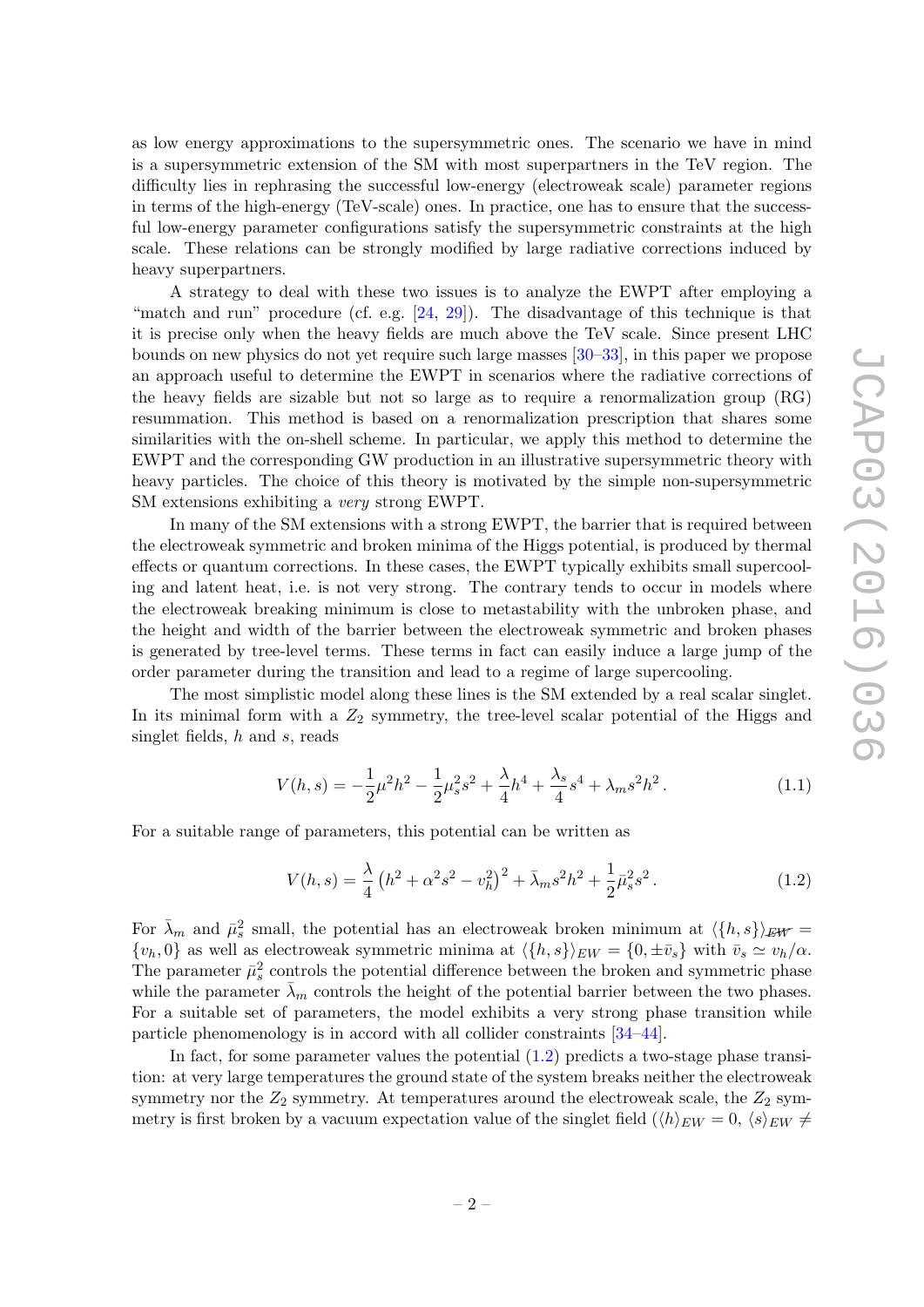0). At even lower temperatures the electroweak symmetry is broken whereas the  $Z_2$  symmetry is restored  $(\langle h \rangle_{EW} \neq 0, \langle s \rangle_{EW} = 0)$ . It is this second phase transition that is very strong and can lead to cosmological implications.

Motivated by this feature of the singlet extension of the SM, in the present work we study the EWPT in one of its possible UV embeddings: the general next-to-minimal supersymmetric extension of the SM (NMSSM) [\[45,](#page-25-1) [46\]](#page-25-2). The aim is to identify the parameter region with a very strong EWPT along the lines of the potential  $(1.2)$  $(1.2)$  $(1.2)$ .<sup>1</sup> That this is possible is not guaranteed, since, as stated above, supersymmetry implies constraints between different couplings of the model, and predicts new particles whose phenomenology may be in conflict with present experimental limits. To accommodate these limits, some fields need to be heavy and their radiative corrections must be kept under control to avoid the destabilization of the tree-level results. We circumvent this issue by employing the subtracting-scheme approach mentioned above.

The paper is organized as follows. In section [2](#page-4-0) we introduce the general NMSSM and we identify a parameter region that is promising for a two-step EWPT. Since this region involves some heavy particles (around the TeV scale), in section [3](#page-6-0) we review how to deal with the sizable radiative corrections induced by these heavy fields. In section [4](#page-11-0) we describe an approach useful to study the EWPT in the presence of heavy fields. Section [5](#page-12-0) and section [6](#page-13-0) discuss the particle phenomenology of the parameter region identified in section [2](#page-4-0), and provide some parameter configurations that are safe from plausible forthcoming LHC constraints. Section [7](#page-14-0) contains the analysis of the EWPT performed for some benchmark points, whereas section [8](#page-16-0) explains the corresponding gravitational backgrounds and their detection perspectives at the forthcoming space-based gravitational wave observatory eLISA. Section [9](#page-21-0) is devoted to some final remarks and conclusions.

#### <span id="page-5-0"></span>2 Tree-level analysis of the phase transition

A supersymmetric theory that potentially reproduces the singlet extension of the SM at low energy, is the general NMSSM  $[45, 46]$  $[45, 46]$ . In this supersymmetric theory all renormalizable interactions respecting gauge symmetry and  $R$  parity are allowed. The superpotential involving the superfields of the singlet and the Higgs doublets,  $\hat{S}$ ,  $\hat{H}_u$ , and  $\hat{H}_d$ , is

$$
W = L_1 \hat{S} + \mu \hat{H}_u \hat{H}_d + \frac{1}{2} M_S \hat{S}^2 + \lambda \hat{H}_u \hat{H}_d \hat{S} + \frac{1}{3} \kappa \hat{S}^3 + \cdots,
$$
 (2.1)

where terms with quark and lepton superfields have been omitted.

Including all soft terms, the potential of  $h_u = \text{Re}[H_u^0/\sqrt{2}]$ ,  $h_d = \text{Re}[H_d^0/\sqrt{2}]$  and  $s =$  $\text{Re}[S/\sqrt{2}]$  reads

<span id="page-5-2"></span>
$$
V_0 = \frac{1}{2} m_{H_d}^2 h_d^2 + \frac{1}{2} m_{H_u}^2 h_u^2 + \frac{1}{2} (B_S + m_S^2) s^2
$$
  
+ 
$$
\frac{1}{3\sqrt{2}} T_{\kappa} s^3 - B_{\mu} h_d h_u - \frac{1}{\sqrt{2}} T_{\lambda} h_d h_u s
$$
  
+ 
$$
\frac{1}{32} (g_1^2 + g_2^2)(h_d^2 - h_u^2)^2 + \frac{2}{\sqrt{2}} \xi_1 s
$$

<span id="page-5-1"></span> $1By$  a very strong phase transition we mean a phase transition that requires a large supercooling and hence generates GWs with amplitudes detectable at experiments such as eLISA [\[47\]](#page-25-3). In sensible supersymmetric models a very strong EWPT was found only before the LHC bounds [\[48](#page-25-4) , [49\]](#page-25-5). Further findings on strong (but not very strong) EWPTs in singlet extensions of the MSSM have been reported in refs. [\[50](#page-25-6)[–54\]](#page-25-7).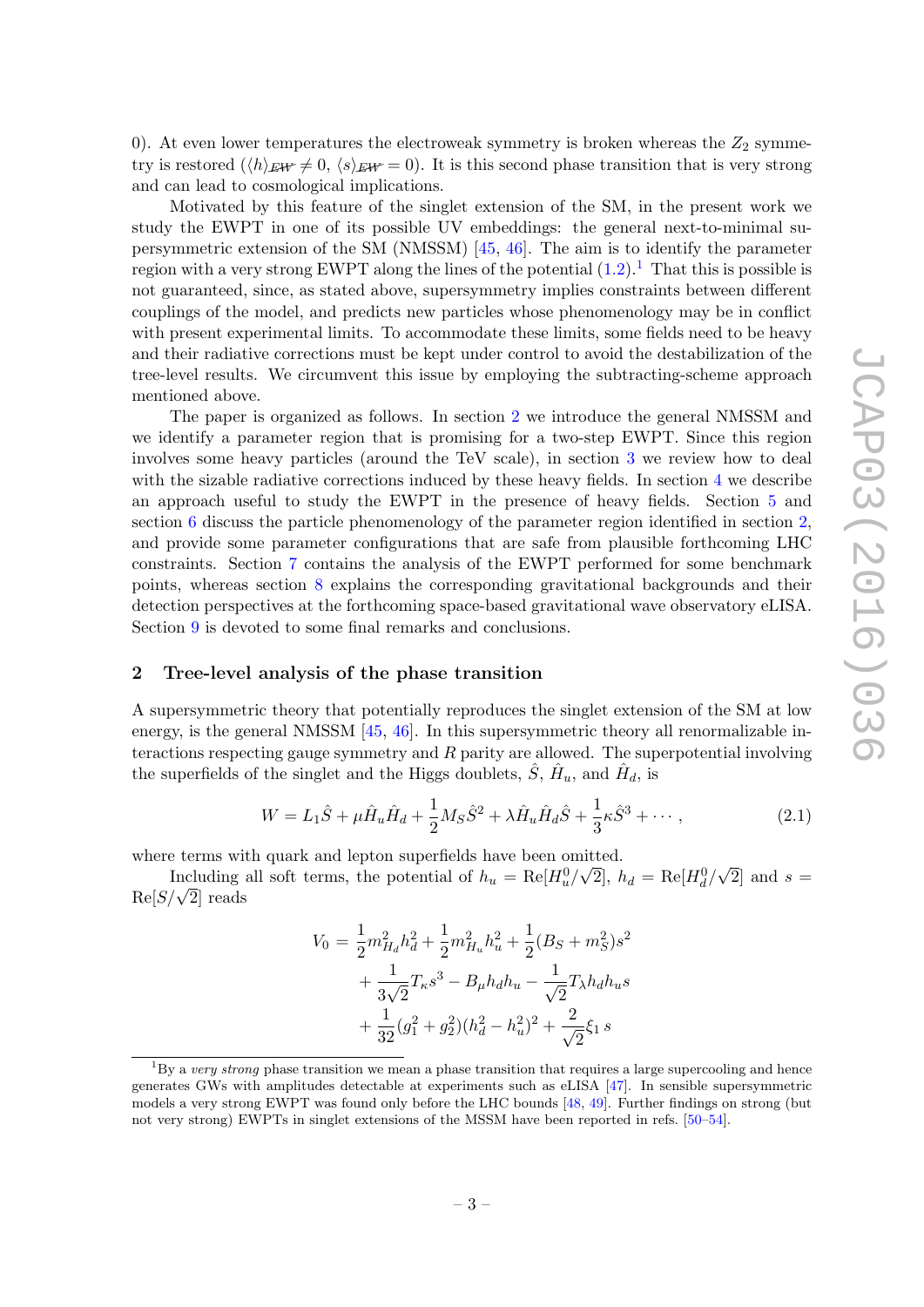<span id="page-6-1"></span>
$$
+\left(L_{1}+\frac{1}{\sqrt{2}}M_{S}s+\frac{\kappa}{2}s^{2}-\frac{\lambda}{2}h_{d}h_{u}\right)^{2} + \frac{1}{2}(h_{d}^{2}+h_{u}^{2})\left(\frac{1}{\sqrt{2}}\lambda s+\mu\right)^{2}.
$$
\n(2.2)

We assume all parameters to be real as we are not interested in effects of CP violation. Our notation follows the definitions employed in the public code SARAH [\[55\]](#page-25-8) which we use to check some of our results.

To reproduce at low energy the singlet  $Z_2$ -symmetric extension of the SM, we push the parameters towards the regime where the potential  $(2.2)$  resembles  $(1.2)$  once the heavy fields have been decoupled. We hence impose the mass of the heaviest CP-even eigenstate to be above the electroweak scale, and the singlet VEV in the electroweak broken phase to be vanishing,  $\langle s \rangle_{\text{EW}} = 0$ . The latter is generically achieved by a shift-redefinition of S, which helps to identify the relevant terms breaking the  $Z_2$  symmetry.

At this stage, it is useful to fix some of the parameters of the potential by specifying the electroweak breaking minimum. We fix the quantities

$$
\{m_{H_d}^2, m_{H_u}^2, T_\lambda\} \tag{2.3}
$$

by rephrasing the electroweak broken phase as

<span id="page-6-2"></span>
$$
\langle \{h_d, h_u, s\} \rangle_{\text{EW}} = \{v_h \cos \beta, v_h \sin \beta, 0\},\tag{2.4}
$$

with  $v_h = 246 \,\text{GeV}$ . This implies

$$
m_{H_u}^2 = \tilde{B}_{\mu} \cot \beta - \mu^2 - (\lambda^2 v_h^2 / 2) \cos^2 \beta + (m_Z^2 / 2) \cos 2\beta, \qquad (2.5)
$$

$$
m_{H_d}^2 = \tilde{B}_{\mu} \tan \beta - \mu^2 - (\lambda^2 v_h^2 / 2) \sin^2 \beta - (m_Z^2 / 2) \cos 2\beta, \qquad (2.6)
$$

$$
T_{\lambda} = -\lambda M_s + 2\lambda \mu / \sin 2\beta, \qquad (2.7)
$$

where  $\tilde{B}_{\mu} = B_{\mu} + \lambda L_1$ .

With this set of parameters it is more transparent how to reproduce the regime where the heaviest CP-even and CP-odd Higgses decouple. This is achieved by sending  $\tilde{B}_{\mu} \to \infty$ while keeping tan  $\beta$  constant. In the original parameters, for fixed  $v_h$  this limit implies that also  $m_{H_d}^2, m_{H_u}^2 \to \infty$ .

In general, one cannot impose a  $Z_2$  symmetry on the potential  $(2.2)$  with the electroweak minimum [\(2.4\)](#page-5-0). This would imply  $\mu = 0$  which is in conflict with realistic chargino masses (cf. section  $6$ ).<sup>[2](#page-5-1)</sup> However, if the  $Z_2$  symmetry is only imposed in the electroweak symmetric phase (i.e.  $\langle h_u \rangle_{EW} = \langle h_d \rangle_{EW} = 0$ ), one obtains the constraints

$$
T_{\kappa} = -3M_S \kappa, \quad \xi_1 = -L_1 M_S. \tag{2.8}
$$

Interestingly, away from the symmetric minimum, the resulting scalar potential is  $Z_2$  symmetric up to a term of the form

$$
\frac{\lambda \mu}{\sqrt{2} \cos \beta \sin \beta} \left( \sin \beta \cos \beta \left( h_u^2 + h_d^2 \right) - h_d h_u \right) s \,. \tag{2.9}
$$

<span id="page-6-0"></span><sup>&</sup>lt;sup>2</sup>In this sense, our analysis does not apply straightforwardly to singlet extensions of the MSSM where the  $\mu$  term is forbidden.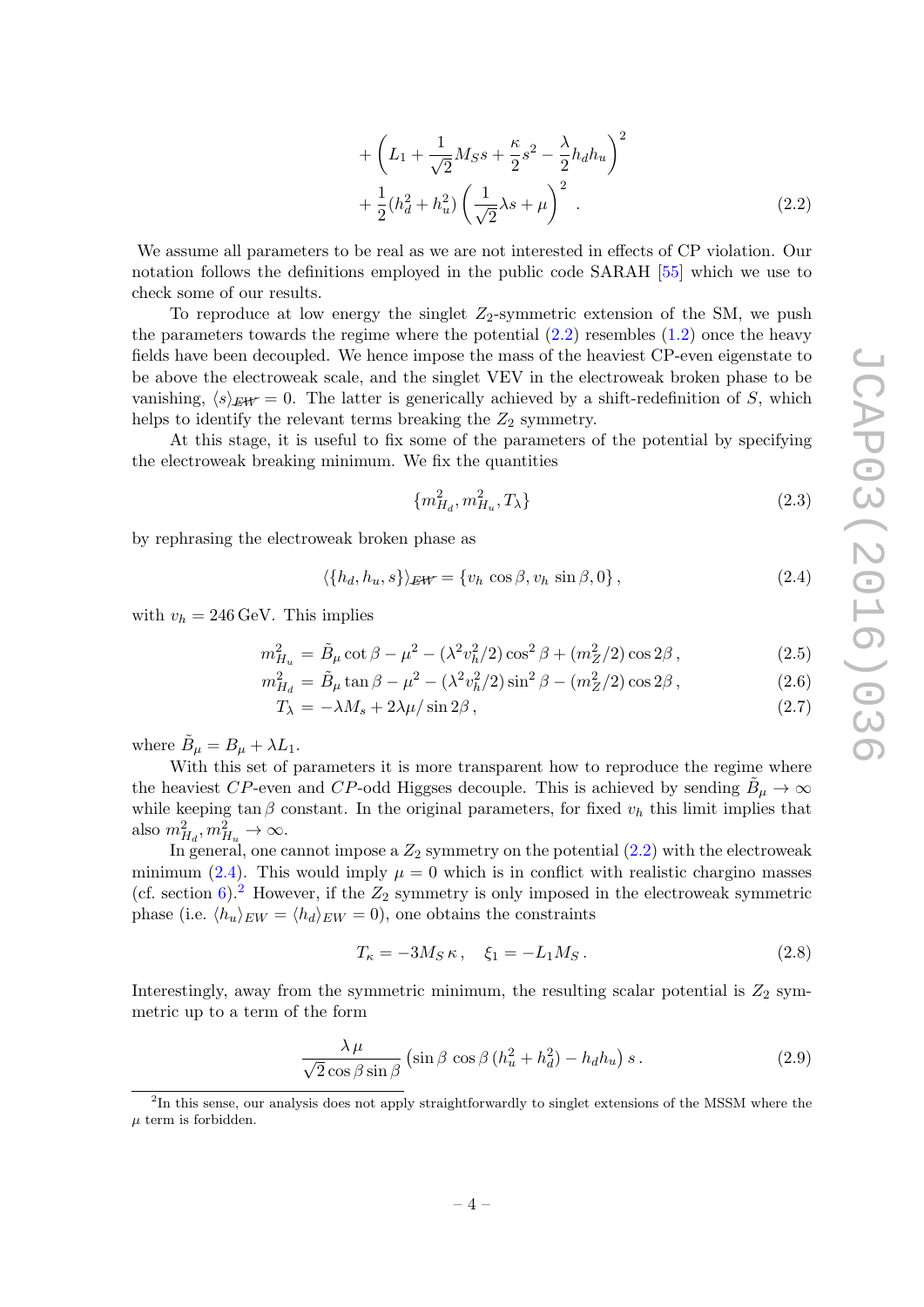In the limit  $\tilde{B}_{\mu} \to \infty$ , the light linear combination of  $h_u$  and  $h_d$  corresponds to the excitation along  $(h_u, h_d) \propto (\sin \beta, \cos \beta)$ , while the orthogonal combination is heavy and its VEV goes to zero. Correspondingly, at low energies the term in [\(2.9\)](#page-5-2) vanishes and the effective scalar potential for the light degrees of freedom displays an (approximate)  $Z_2$  symmetry.

<span id="page-7-1"></span>The potential in the symmetric phase is then characterized by the coefficients of the quartic and quadratic terms only. In order to keep as many physical parameters as possible fixed, it is also advisable to set the singlet VEV in the electroweak symmetric phase. We adjust  $m_S$  by parametrizing the electroweak symmetric minima as

$$
\langle \{h_u, h_d, s\} \rangle_{EW} = \{0, 0, \pm \bar{v}_s\},\tag{2.10}
$$

which imposes

$$
m_S^2 = -B_S - M_S^2 - 2\kappa L_1 - \kappa^2 \bar{v}_s^2 \ . \tag{2.11}
$$

Using this parametrization, the potential difference between the broken and symmetric phases can be written as

$$
\Delta V_0 = V_0(v_u, v_d, 0) - V_0(0, 0, \bar{v}_s)
$$
  
= 
$$
\frac{1}{32} \left( \bar{v}_s^4 \kappa^2 - 2v_h^4 \lambda^2 \sin^2 2\beta - (g_1^2 + g_2^2) v_h^4 \cos^2 2\beta \right).
$$
 (2.12)

Hence  $\bar{v}_s^2 \kappa^2$  should not be too large in order to ensure that the electroweak broken minimum is the global minimum of the potential. This will be less constraining when considering the one-loop potential, since the loop corrections seem to lower the broken phase (and thereby lift the Higgs mass). At the same time, adjusting the parameter  $\bar{v}_s^2 \kappa^2$  allows to tune the model to be close to metastability.

Of course, above  $Z_2$  symmetry is not exact. In particular, the heavy scalar and pseudoscalar Higgses still break this symmetry explicitly. This means that quantum corrections will not respect the  $Z_2$  symmetry and neither thermal corrections will (even though the thermal corrections of the heavy particles are in general rather small). To preserve the  $Z_2$ symmetry order by order in perturbation theory will hence require a certain tuning in the parameters.

<span id="page-7-2"></span>In any case, since we are interested in the model in the limit of heavy scalar Higgs, very different scales are involved in the calculations. One way to deal with this problem is to use dimensional reduction (DR) regularization, to integrate out the heavy degrees of freedom and then run the parameters down to the electroweak scale using the RG equations of the effective theory. The disadvantage of this method is that it is precise only when the heavy fields are well above the TeV scale (unless also higher-dimensional operators are taken into account, which makes the analysis very cumbersome). Since in our case we do not deal with overly large logarithms, we here propose a different approach: we adopt a regularization scheme where the EWPT quantities are rather insensitive to radiative corrections. Our specific choice will be discussed after briefly reviewing the perturbative problem caused by heavy fields in minimally subtracted renormalization schemes.

#### 3 Heavy fields in a toy model

<span id="page-7-0"></span>As previously explained, it is important to have a reliable strategy to study the EWPT in scenarios with heavy fields. These fields can in fact induce large radiative corrections that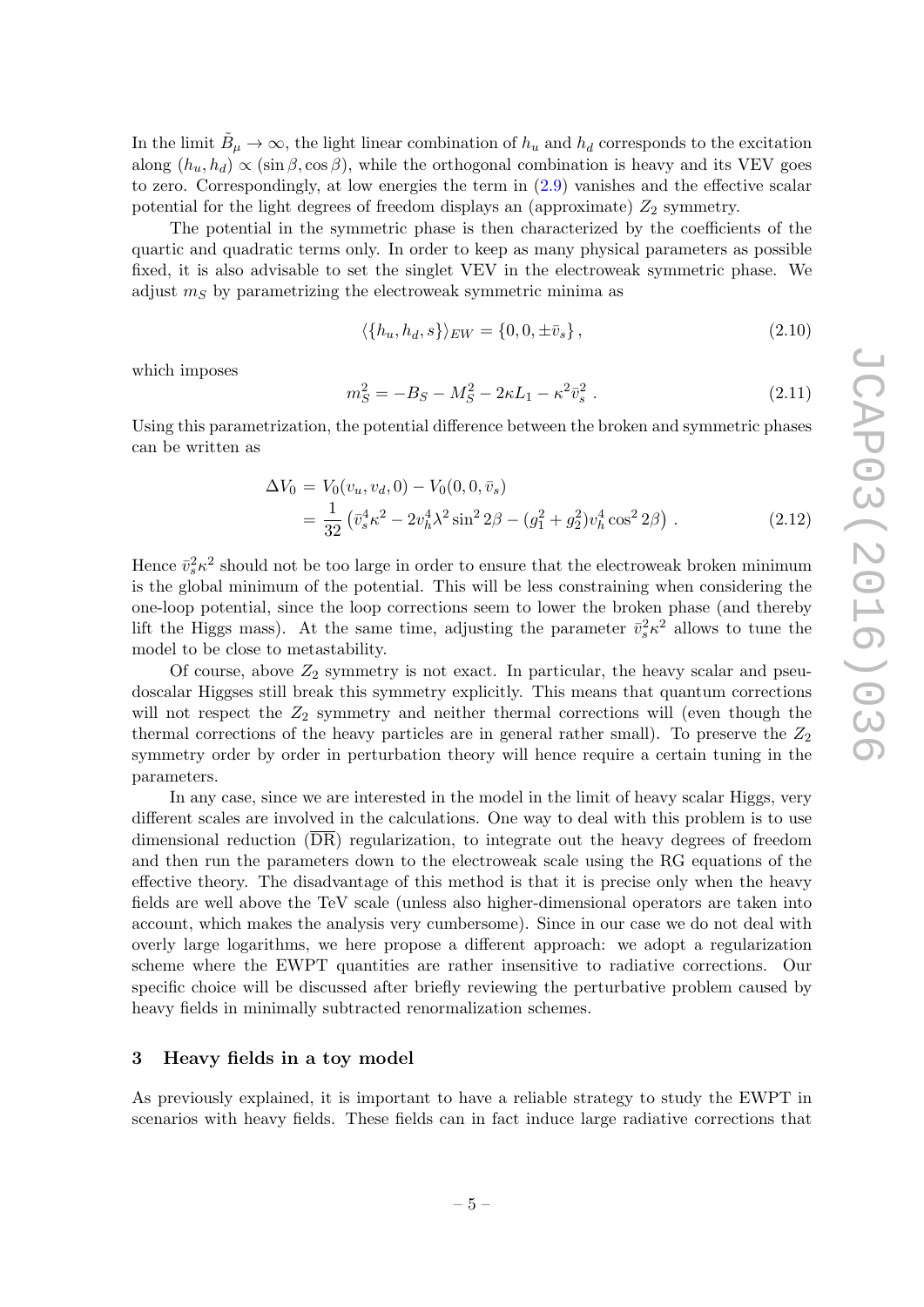<span id="page-8-3"></span>

Figure 1. The relevant self-energy diagrams of the soft field. The double line denotes the heavy field.

completely spoil the tree-level results, or even generate perturbative problems. [3](#page-7-0) The main problem compared to the usual analysis used in collider phenomenology is that we require a scheme in which the perturbative expansion is under control not only close to the broken phase but also in the symmetric phase. Both regions are equally important in the phase transition analysis. In this section we discuss some ideas on how to deal with this issue.

For simplicity we focus on a toy model with one heavy and one light real scalar field. The Lagrangian of the model is

<span id="page-8-2"></span><span id="page-8-0"></span>
$$
\mathcal{L} = \frac{1}{2} (\partial_{\mu} \phi)^{2} + \frac{1}{2} (\partial_{\mu} \Phi)^{2} \n- \frac{1}{2} m^{2} \phi^{2} - \frac{1}{2} M^{2} \Phi^{2} \n- \frac{1}{4} \lambda_{\phi} \phi^{4} - \frac{1}{4} \lambda_{\Phi} \Phi^{4} - \frac{1}{2} \lambda \phi^{2} \Phi^{2} ,
$$
\n(3.1)

where the parameters are renormalized quantities and counterterms are omitted. The field  $\phi$  is light, whereas the field  $\Phi$  is heavy,  $m^2 \ll M^2$ . Both  $m^2$  and  $M^2$  are assumed positive such that the fields do not develop any VEV.

It is educative to analyze how the renormalized mass parameter  $m^2$  is related to the mass observable  $m_{\text{obs}}^2$  in different subtraction schemes. We consider the one-loop correction to the propagator of the light field  $\phi$ . Since the one-loop energy in the current toy model is momentum independent, this only amounts to studying the mass shift from the diagrams depicted in figure [1](#page-7-1) .

Using  $\overline{DR}$ , the naive one-loop relation between the renormalized and the observed mass parameter reads

m

<span id="page-8-1"></span>
$$
m_{\text{obs}}^2 = m^2 + \frac{3\lambda_{\phi}}{16\pi^2} m^2 \left[ \log(m^2/Q^2) - 1 \right] + \frac{\lambda}{16\pi^2} M^2 \left[ \log(M^2/Q^2) - 1 \right]. \tag{3.2}
$$

Notably, this relation is problematic when  $M^2$  is large. In particular, for very large values of  $M^2 \gg m_{\text{obs}}^2 \sim Q^2$  the equation has no solution for  $m^2$  at all. This problem can be avoided when Q is chosen such that the loop corrections are small. However, such a strong dependence on the choice of  $Q$  is undesirable and finding such a peculiar  $Q$  is a problematic task if there are several light and/or heavy fields in the theory.

<sup>3</sup>Of course, the modification of the tree-level results is not a conceptual problem. However this situation often requires analyses based on scans over a wide range of parameters and the possibility of missing (tuned) satisfactory regions.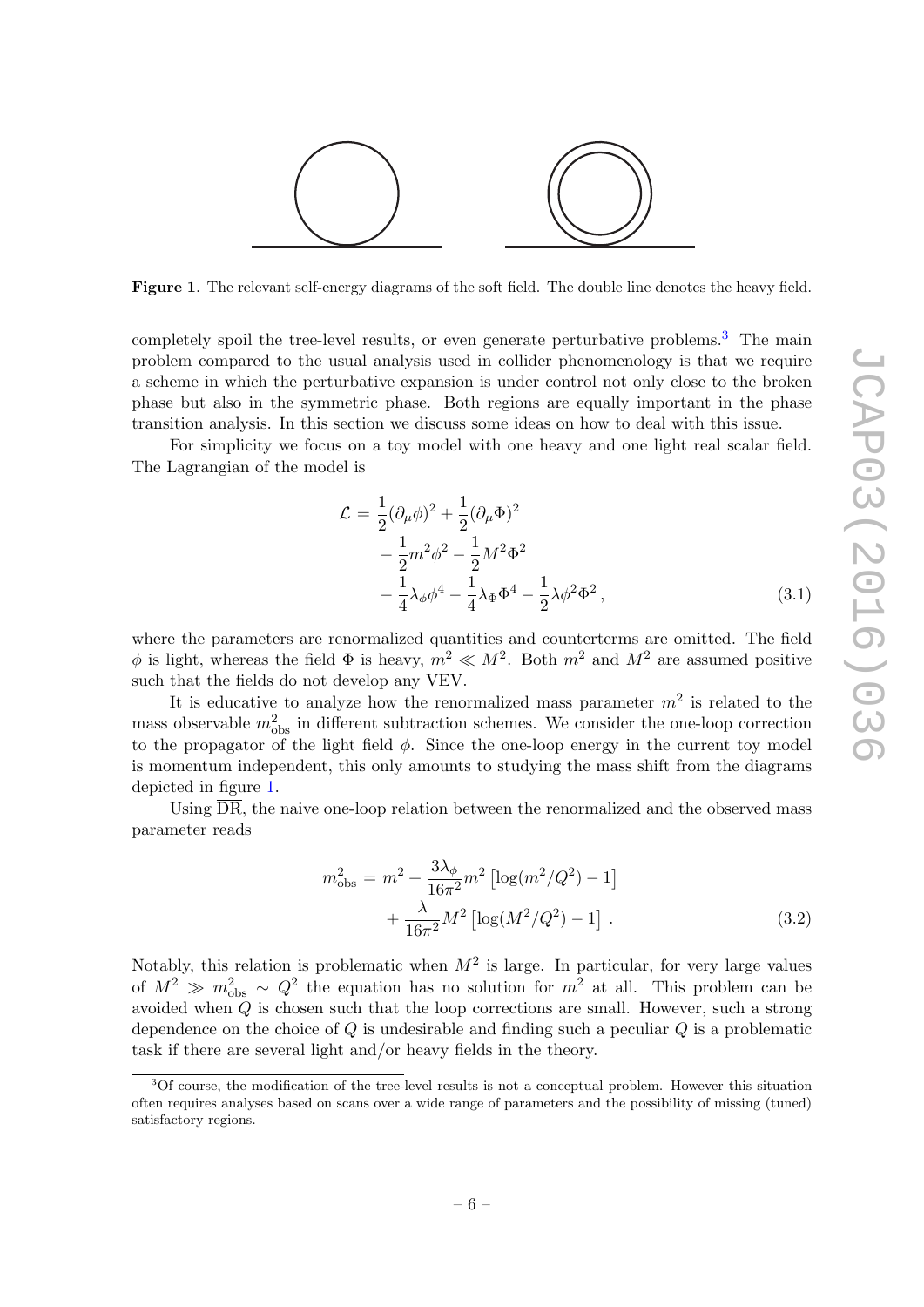Notice also that this problem is not strictly related to large logarithms. The problem already arises when the loop corrections are larger than the observed mass, which does not necessarily lead to large logarithms in the sense of

$$
3\lambda_{\phi} \log(M^2/m^2)/16\pi^2 \gg 1. \tag{3.3}
$$

Only if this relation holds, the resummation using the RG evolution is relevant.

Finally, notice that using the naive relation [\(3.2\)](#page-7-2) in the "matching and run" approach leads to the same problems. Indeed the matching condition between above toy model and the low-energy effective theory (where only the light-field interactions are present) reads

<span id="page-9-0"></span>
$$
\bar{m}^2 + \frac{3\lambda_{\phi}}{16\pi^2} \bar{m}^2 \left[ \log(\bar{m}^2/Q^2) - 1 \right] = \text{r.h.s. of (3.2)},\tag{3.4}
$$

where the renormalization scale Q is of order M and the parameter  $\bar{m}$  is the light mass parameter in the effective theory. Since the left-hand side of this matching condition has the size of  $m_{\text{obs}}$ , the problems above discussed arise also in this case.

One way to remove these issues is to reorganize perturbation theory by writing the normalized mass parameter as

$$
m^2 = (m^2 + \Delta m^2) - \Delta m^2.
$$
 (3.5)

The sum of the two terms in the brackets is interpreted as the tree-level mass that is used in the propagator of  $\phi$ . The last term is interpreted as a one-loop counterterm that is grouped with the true one-loop quantum corrections.

The resulting relation for the mass turns out to be

$$
m_{\text{obs}}^2 = (m^2 + \Delta m^2) + \left\{ \frac{3\lambda_{\phi}}{16\pi^2} (m^2 + \Delta m^2) \left[ \log((m^2 + \Delta m^2)/Q^2) - 1 \right] + \frac{\lambda}{16\pi^2} M^2 \left[ \log(M^2/Q^2) - 1 \right] - \Delta m^2 \right\}.
$$
 (3.6)

Hence for the choice

$$
\Delta m^2 = \Delta m_{\Phi}^2 \equiv \frac{\lambda}{16\pi^2} M^2 \left[ \log(M^2/Q^2) - 1 \right] \,, \tag{3.7}
$$

one obtains

$$
m_{\text{obs}}^2 = (m^2 + \Delta m_{\Phi}^2) + \frac{3\lambda_{\phi}}{16\pi^2} (m^2 + \Delta m_{\Phi}^2) \left[ \log([m^2 + \Delta m_{\Phi}^2]/Q^2) - 1 \right],
$$
 (3.8)

and therefore

$$
m_{\text{obs}}^2 = m^2 + \Delta m_{\Phi}^2 + \text{small one-loop correction}.
$$
 (3.9)

This relation has a well-defined solution and the hierarchy problem is explicit. It is also obvious from this expression that as soon as  $\Delta m^2_\Phi$  approaches  $m^2$  an expansion in  $\Delta m^2_\Phi \ll m^2_\Phi$ (which would mimic  $(3.2)$ ) is not allowed.

<span id="page-9-1"></span>This reorganization of perturbation theory is very close in spirit to on-shell renormalization. There, one chooses renormalization conditions and then ensures order by order in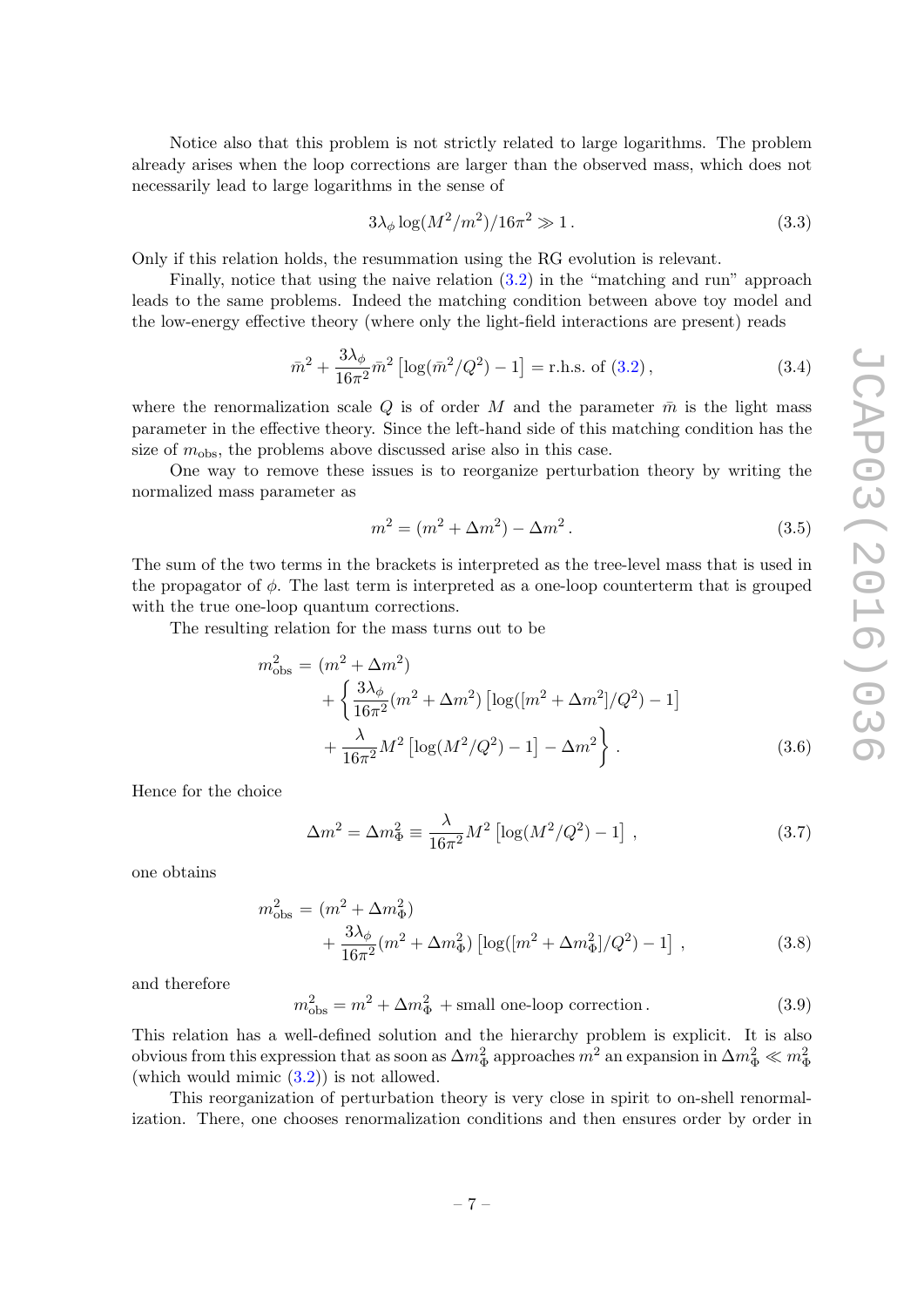

<span id="page-10-0"></span>Figure 2. Resummation of Daisy diagrams.

perturbation theory using counterterms that the renormalization conditions are still fulfilled. The difference to the reorganization of perturbation theory using [\(3.5\)](#page-8-0) is that the tree-level mass parameter is still  $m^2$  rather than  $m^2 + \Delta m^2$ . Even though in the current example both procedures are equivalent, the reorganization of perturbation theory in [\(3.5\)](#page-8-0) has advantages. For example, resummation at finite temperature has to be done using this reorganization in order to avoid temperature dependent bare mass parameters.

That reorganizing perturbation theory resolves the issues indicates that the problem actually stems from the breakdown of perturbation theory. The class of diagrams that have to be resummed is depicted in figure [2.](#page-9-0) The corresponding contribution is proportional to

$$
\int d^dp \frac{1}{p^2 - m^2} \sum_n \left[ \frac{\Delta m_\Phi^2}{p^2 - m^2} \right]^n = \int d^dp \frac{1}{p^2 - m^2 - \Delta m_\Phi^2}
$$
  
= 
$$
\frac{1}{16\pi^2} (m^2 + \Delta m_\Phi^2) \left[ \log([m^2 + \Delta m_\Phi^2]/Q^2) - 1 \right], \quad (3.10)
$$

where we used again the definition  $\Delta m_{\Phi}^2$  for the loop contribution of the heavy field as in  $(3.7)$ . Accordingly, the relation  $(3.2)$  turns again into

$$
m_{\text{obs}}^2 = (m^2 + \Delta m_{\Phi}^2) + \frac{3\lambda_{\phi}}{16\pi^2} (m^2 + \Delta m_{\Phi}^2) \left[ \log((m^2 + \Delta m_{\Phi}^2)/Q^2) - 1 \right]. \tag{3.11}
$$

Similarly, using the resummed one-loop expression for the light mass, the matching condition  $(3.4)$  $(3.4)$  $(3.4)$  in the effective theory becomes almost trivial<sup>4</sup>

$$
\bar{m}^2 = m^2 + \Delta m^2_{\Phi} \,. \tag{3.12}
$$

Notice that reorganizing perturbation theory is equivalent to this resummation. In fact, using counterterms does not only correspond to the Daisy resummation on the on-loop level. The counterterm in the reorganized theory will remove all the Daisy diagrams we have resummed in the last paragraph.

<sup>&</sup>lt;sup>4</sup>A detailed calculation of the matching condition of the mass parameters in the presence of several heavy fields can be found in ref. [\[56\]](#page-25-9) where the MSSM case is explicitly described.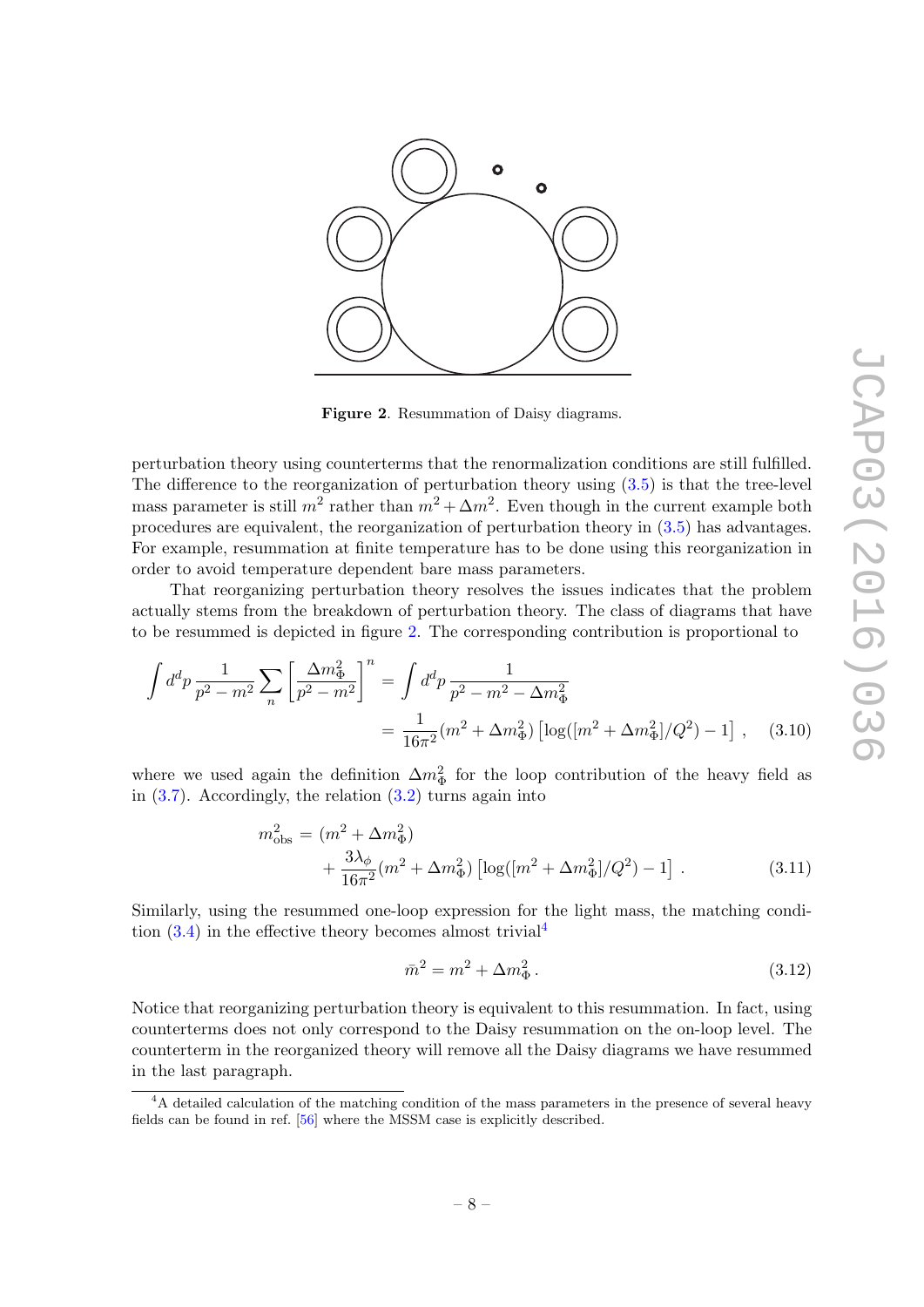

<span id="page-11-0"></span>gators. Figure 3. The relevant two-particle-irreducible vacuum diagrams. The propagators are full propa-

<span id="page-11-1"></span>Resumming relevant (hand-picked) contributions is only one option. After all, it is not guaranteed that the resummed diagrams really contain all contributions that are relevant to improve the convergence of the perturbative series. A more sophisticated approach would be to use the two-particle-irreducible effective action [\[57\]](#page-25-10). The corresponding diagrams are depicted in figure [3.](#page-10-0) This time the propagators are understood to be the full propagators. In the current toy model, the only relevant diagram for resummation is the mixed light/heavy diagram while the other two diagrams only contribute small shifts in the masses. Only considering the mixed diagram then leads to the same result as the explicit resummation above.

In summary, only removing divergences and adjusting the mass parameters will not lead to reliable results once the loop contributions to the self-energies approach the order of the physical masses. In this regime, the convergence of the perturbative series is much better in renormalization schemes that use counterterms and are closer to on-shell renormalization. Alternatively, the Daisy diagrams of perturbation theory can be resummed. Since it is easier to implement, we will use the former approach in the following.

A similar discussion applies also to the cases where the light scalar particle obtains a VEV. In these scenarios, the VEV is often used as renormalized (input) parameter instead of the squared mass parameter. The VEV, which is obtained by solving the tadpole equation, is then kept fixed order by order in the perturbative expansion. The loop corrections of this equation contain the mass of the light scalar in terms of its mass parameter and its VEV. Also the heavy-field masses expressed in terms of the VEV, enter in the loops and they induce large contributions to the tadpole equation. To compensate these contributions, the mass parameter has to be drastically modified, with the consequent dangerous effect in the loop involving the light field. On the contrary, if the VEV is kept fixed by introducing a counterterm that cancels the large radiative contributions to the tadpole equation, the issue is mitigated. In particular, such a counterterm amounts to the contribution that keeps the mass parameter fixed (cf. eq. [\(3.7\)](#page-8-1)) up to tiny radiative corrections as e.g. the one to  $\lambda_{\phi}$ (which is small when eq.  $(3.3)$  holds). In this regime, therefore, applying counterterms to fix the VEV in the tadpole equations is perturbatively as good as the resummation above. This is the scheme usually employed in NMSSM phenomenology [\[58](#page-25-11) [–62\]](#page-26-0).

As mentioned at the beginning of the section, when studying the phase transition, it is not enough to ensure the convergence of the perturbation theory in the broken phase. The symmetric phase is equally important and one needs a subtraction scheme in which observables (in particular the VEVs and masses) are stable against quantum corrections also in the symmetric phase. Using counterterms for the three tadpole equations only in the broken phase will not achieve this and lead to sizable corrections to the effective potential in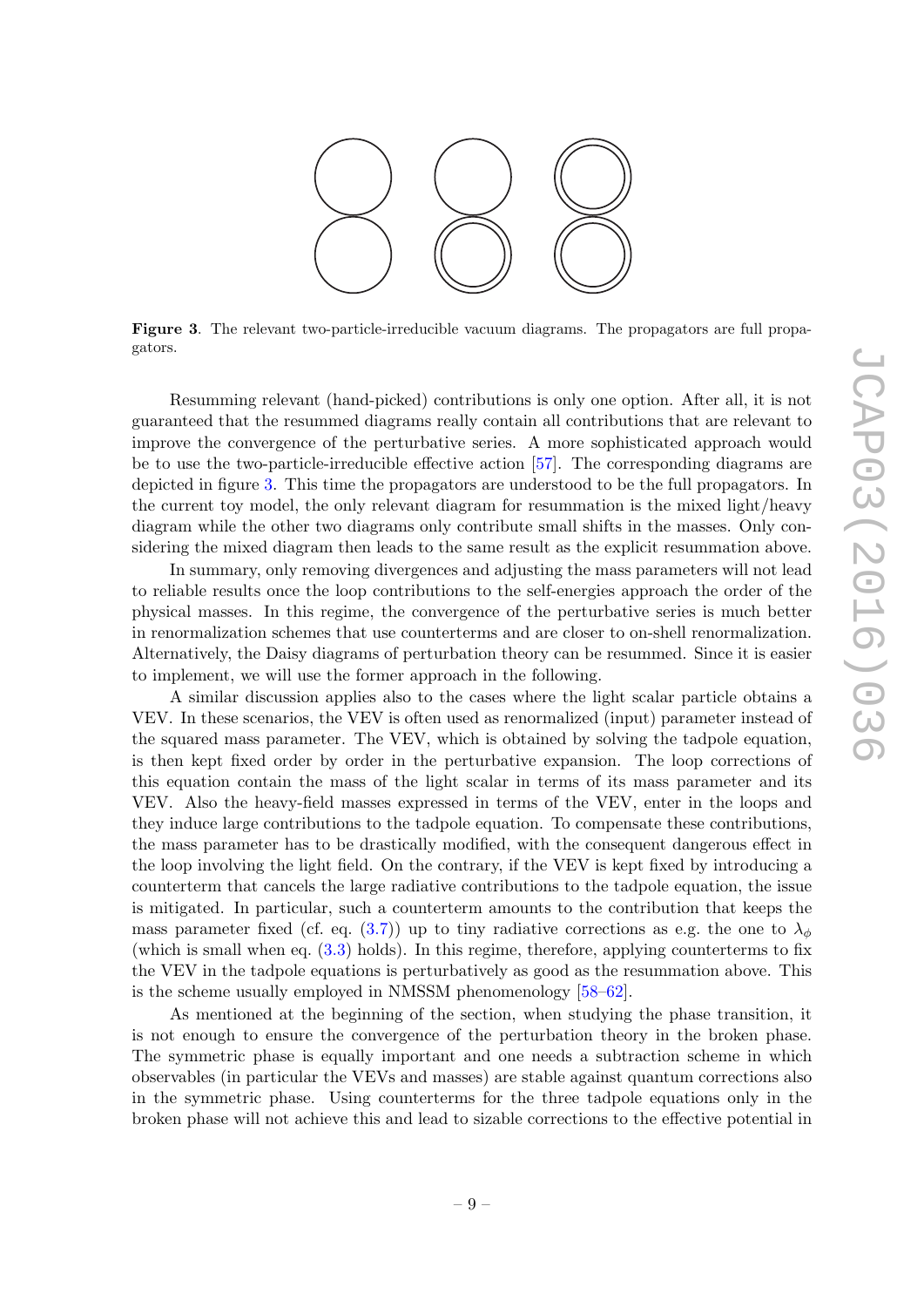the symmetric phase at one-loop level. Our strategy will be to introduce counterterms for all soft supersymmetry breaking parameters. These will be fixed by conditions on the effective potential that also involves the symmetric phase. In particular, we would like to preserve (at least approximately) the  $Z_2$  symmetry on loop level. The precise renormalization conditions are discussed in the next section.

#### <span id="page-12-0"></span>4 One-loop construction

In the one-loop analysis we use the scalar potential [\(2.2\)](#page-4-2), supplemented by the one-loop effective potential obtained using  $\overline{DR}$  scheme,

<span id="page-12-1"></span>
$$
V_{CW}(h_u, h_d, s) = \sum_{\text{species}} \pm \frac{n_i}{64\pi^2} m_i^4 \left[ \log(m_i^2/Q^2) - \frac{3}{2} \right],\tag{4.1}
$$

where  $n_i$  is the number of degrees of freedom of each species (with a negative sign for fermions) whose squared mass  $m_i^2$  is expressed as a function of the  $h_u, h_d, s$  backgrounds fields. Besides, we need to add the effect of the different counterterms

$$
V_{\text{cnt}} = \frac{1}{2} \Delta m_{H_d}^2 h_d^2 + \frac{1}{2} \Delta m_{H_u}^2 h_u^2 + \frac{1}{2} \Delta m_S^2 s^2
$$
  
+ 
$$
\frac{1}{3\sqrt{2}} \Delta T_{\kappa} s^3 - \frac{1}{\sqrt{2}} \Delta T_{\lambda} h_d h_u s
$$
  
- 
$$
\Delta B_{\mu} h_d h_u + \frac{1}{\sqrt{2}} \Delta \xi_1 s.
$$
 (4.2)

These counterterms are considered to be of one-loop order and hence do not change the masses used in the one-loop contributions  $(4.1)$ . Moreover, they are in accordance with softly broken supersymmetry.

Since we want to study the phase transition of the system, we choose renormalization conditions that do not only hold the VEVs in the broken phase fixed but also the VEVs in the symmetric phase. The counterterms are determined imposing on the full one-loop potential

$$
V_{1\text{-loop}} = V_0 + V_{CW} + V_{\text{cnt}}\,,\tag{4.3}
$$

the following tadpole conditions in the electroweak broken phase [\(2.4](#page-5-0) )

<span id="page-12-2"></span>
$$
\partial_{h_u} V_{1\text{-loop}}|_{\cancel{EW}} = 0, \quad \partial_{h_d} V_{1\text{-loop}}|_{\cancel{EW}} = 0, \quad \partial_s V_{1\text{-loop}}|_{\cancel{EW}} = 0,\tag{4.4}
$$

and the following tadpole condition in the two electroweak symmetric phases [\(2.10](#page-6-1) )

$$
\partial_s V_{1\text{-loop}}|_{EW} = 0. \tag{4.5}
$$

Furthermore, we impose in the symmetric phase

$$
V_{1\text{-loop}}|_{s=\bar{v}_s} = V_{1\text{-loop}}|_{s=-\bar{v}_s} \tag{4.6}
$$

This leaves us with one free counterterm that we could in principle use to minimize the mixing between the light Higgs particle and the scalar singlet in the broken phase. In practice this mixing is small due to the  $Z_2$  symmetry on tree level and we use  $\Delta B_{\mu} = 0$ .

At first sight, the above choice for the renormalization conditions seems arbitrary and unphysical. However, it turns out that these choices keep almost all masses relatively stable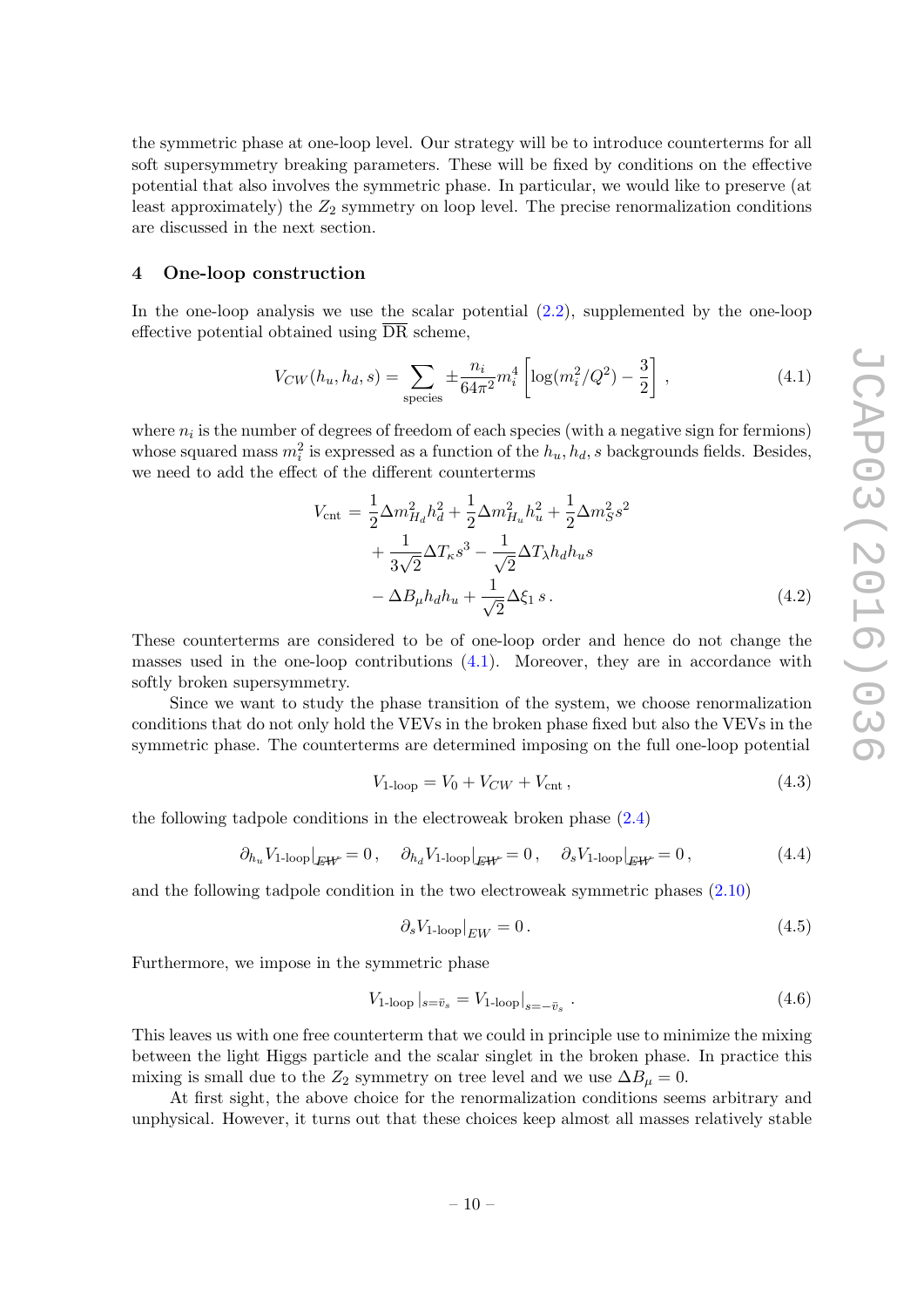against loop corrections (cf. section [3\)](#page-6-0). This of course helps in identifying the parameter region where the low-energy theory resembles the singlet extension of the SM with a very strong EWPT. Besides, also the properties of the phase transition are observable, and it is desirable that they are not heavily influenced by loop corrections. Moreover, the above construction reduces the dependence on the renormalization scale Q tremendously compared to the plain (i.e. not resummed)  $\overline{DR}$  scheme.

#### 5 Tree-level spectrum

The main features of the spectrum can be captured at tree level after imposing the minimization conditions explained in the previous section.

In the basis  $\{h_1, h_2, h_3\}$  with  $h_1 = s$ ,  $h_2 = h_d \cos \beta + h_u \sin \beta$  and  $h_3 = h_d \sin \beta - h_u \cos \beta$ , the symmetric CP-even squared mass matrix is given by

<span id="page-13-2"></span>
$$
\mathcal{M}_{S,11}^{2} = -\kappa^{2} \bar{v}_{s}^{2} - \kappa \lambda v_{h}^{2} \sin \beta \cos \beta + \lambda v_{h}^{2}/2, \n\mathcal{M}_{S,22}^{2} = m_{Z}^{2} \cos^{2} 2\beta + (\lambda^{2} v_{h}^{2}/2) \sin^{2} 2\beta, \n\mathcal{M}_{S,33}^{2} = m_{A_{2}}^{2} + (2m_{Z}^{2} - \lambda^{2} v_{h}^{2})(1 - \cos 4\beta)/4, \n\mathcal{M}_{S,12}^{2} = 0, \n\mathcal{M}_{S,13}^{2} = \sqrt{2} \lambda \mu v_{h} \cot(2\beta), \n\mathcal{M}_{S,23}^{2} = \sin(4\beta)(2m_{Z}^{2} - \lambda^{2} v_{h}^{2})/4,
$$
\n(5.1)

with  $m_{A_2}^2 = \tilde{B}_{\mu}/(\sin \beta \cos \beta)$  and  $m_Z^2 = (g_1^2 + g_2^2)v_h^2/4$ .

<span id="page-13-0"></span>A similar procedure can be applied also to the pseudoscalar and charged Higgs squared masses. After a rotation leading to  $A_2 = h_{uI} \cos \beta + h_{dI} \sin \beta$  and  $G^0 = -h_{uI} \cos \beta + h_{dI} \sin \beta$ (with  $h_{uI} = \text{Im}[H_u^0]/\sqrt{2}$ ,  $h_{dI} = \text{Im}[H_d^0]/\sqrt{2}$ ), and omitting the entries corresponding to the Goldstone boson  $G^0$ , the CP-odd squared mass matrix in the basis  $\{A_1 = \text{Im}[S]/\sqrt{2}, A_2\}$ turns out to be

$$
\mathcal{M}_{P,11}^2 = -\kappa^2 \bar{v}_s^2 + \kappa \lambda v_h^2 \sin \beta \cos \beta - 2B_S - 4\kappa L_1 + \lambda^2 v_h^2 / 2 ,
$$
  
\n
$$
\mathcal{M}_{P,12}^2 = \sqrt{2} \lambda v_h \left( \mu / \sin(2\beta) - M_S \right) ,
$$
  
\n
$$
\mathcal{M}_{P,22}^2 = m_{A_2}^2 .
$$
\n(5.2)

Performing the same rotation on the squared mass matrix of the charged Higgses, one obtains a massless linear combination, which corresponds to the charged Goldstones, and the physical charged Higgs,  $H^{\pm}$ , with mass

$$
M_{\pm}^2 = m_{A_2}^2 + m_W^2 - \lambda^2 v_h^2 / 2 \tag{5.3}
$$

<span id="page-13-1"></span>Notice that in the decoupling limit  $m_{A_2} \to \infty$ , the off-diagonal entries in  $\mathcal{M}_S^2$  and  $\mathcal{M}_P^2$ are negligible and correspondingly the fields  $h_1, h_2, h_3, A_1$  and  $A_2$  are a good approximation to the (tree-level) eigenstates fields whose masses are the diagonal elements of the matrices. In this case a judicious choice of some parameters, e.g.  $B_S$ , establishes the (tree-level) mass hierarchy between the singlet-like CP-even and CP-odd Higgses. Moreover, due to the negligible mixing between the singlet-like and SM-like Higgses, radiative corrections coming from sfermions are not expected to change such a hierarchy. These corrections are instead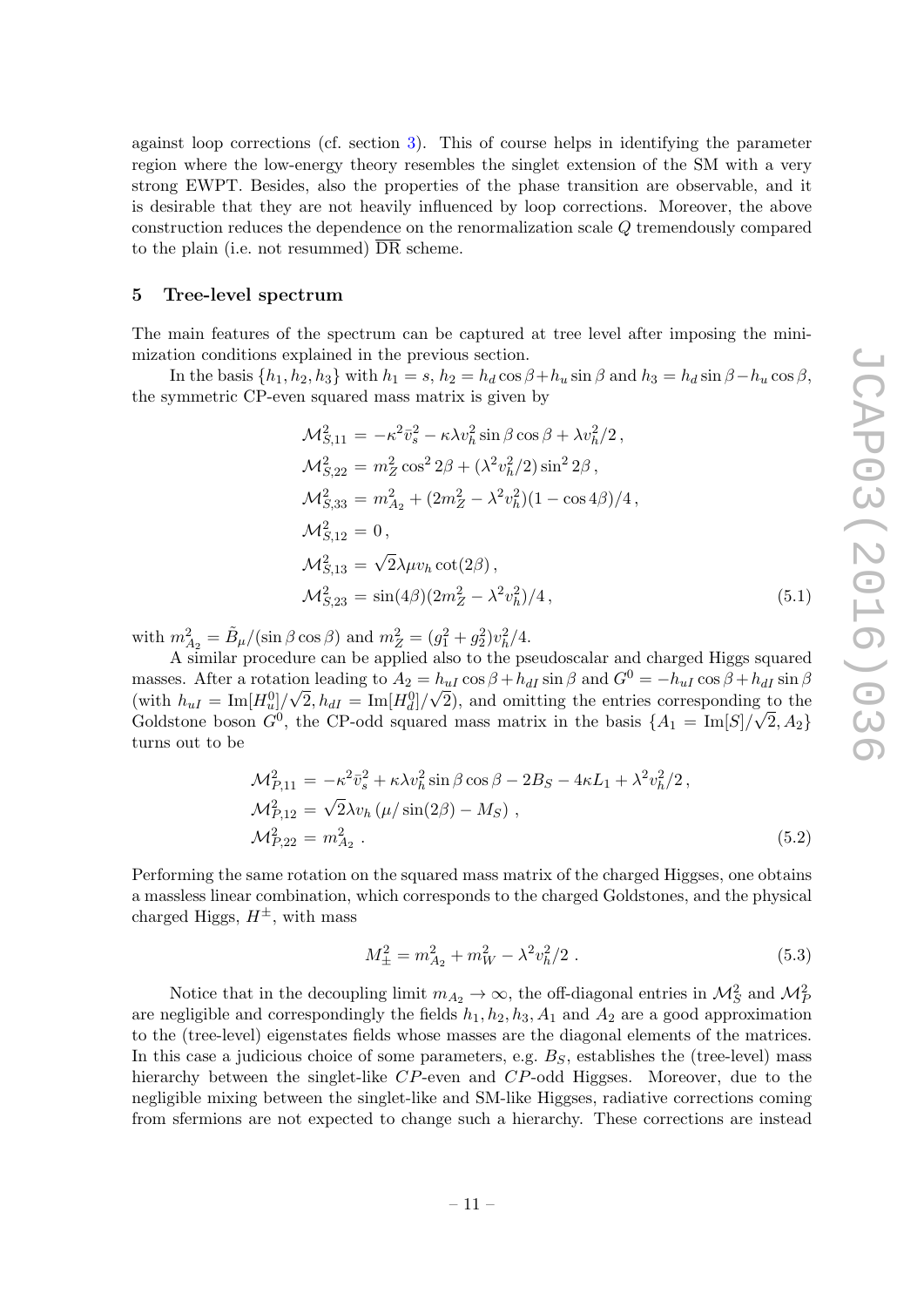important for the SM-like Higgs,  $h_2$ . In fact they can efficiently lift  $m_{h_2}^2$  to the experimental value ∼ 125 GeV. We use this property to set the squark and slepton masses, assuming vanishing trilinear terms and masses all degenerate (although in the regime tan  $\beta \lesssim 10$  we will consider, only stops are relevant for the Higgs boson mass and the EWPT). In practice this implies all sfermions are at the TeV scale.

In concrete cases,  $m_{A_2}$  does not necessarily need to be much above the electroweak scale to lead to the decoupling scenario characterized by a low-energy  $Z_2$  symmetry. A reasonable hierarchy of  $m_{A_2}^2$  versus  $m_Z^2$  and  $\lambda^2 v_h^2$  is sufficient to guarantee a SM-like Higgs  $h_2$  without peculiar cancellations in  $\mathcal{M}_{S,23}^2$ . Also the states  $h_1$  and  $h_3$  have a tiny mixing if  $\mu v_h$  is small enough compared to  $m_{A_2}^2$ . Finally, if  $A_1$  is light, its mixing with  $A_2$  is negligible for  $M_S$  sufficiently small (although  $A_1$  is not required to be small to the aims of the EWPT). In conclusion,  $A_2$  (and  $A_1$ ) can be just above the electroweak scale without peculiar cancellations in the entries  $\mathcal{M}_{S,23}^2$  and  $\mathcal{M}_{S,13}^2$  (and  $\mathcal{M}_{P,12}^2$ ) if the Higgsino mass term  $\mu$  is (and the singlino mass term  $M_S$  are) small. This choice would have implications for the neutralino and chargino mass spectra, which can be deduced from the mass matrices

$$
\mathcal{M}_{\tilde{\chi}^0} = \begin{pmatrix} M_1 & 0 & -\frac{1}{2}g_1v_d & \frac{1}{2}g_1v_u & 0 \\ . & M_2 & \frac{1}{2}g_2v_d & -\frac{1}{2}g_2v_u & 0 \\ . & . & 0 & -\mu & -\frac{1}{2}v_u\lambda \\ . & . & . & 0 & -\frac{1}{2}v_d\lambda \\ . & . & . & . & M_S \end{pmatrix},
$$
(5.4)

$$
\mathcal{M}_{\widetilde{\chi}^{\pm}} = \begin{pmatrix} M_2 & \frac{1}{2} g_2 v_u \\ \frac{1}{2} g_2 v_d & \mu \end{pmatrix}, \tag{5.5}
$$

the usual NMSSM neutralino and chargino bases are employed and the electroweak breaking minimum of eq. [\(2.4\)](#page-5-0) is assumed. Since gauginos do not play any relevant role in the EWPT, for simplicity we assume all of them to be degenerate at 1 TeV.

#### 6 Phenomenological constraints

In the previous sections we have identified a region where the tree-level scalar Higgs sector of the general NMSSM has an approximate  $Z_2$  symmetry at low energy. In this section we analyze the main experimental constraints on this parameter region. This will guide us to select some benchmark points to prove that in some simple supersymmetric models, the present and foreseeable future experimental bounds do not forbid a very strong EWPT with a sizable stochastic GW background.

As previously mentioned, for concreteness we fix the stops and gauginos at around 1 TeV. This is in agreement with stop-gluino searches [\[30](#page-24-4) , [31\]](#page-24-7) and implies enough radiative corrections  $[63-65]$  to make  $m_{h_2}$  compatible with the SM-like Higgs mass measurements  $[66]$ .

<span id="page-14-0"></span>Further constraints on  $h_2$  come from the measurements on the 125-GeV Higgs signal strengths  $[67, 68]$  $[67, 68]$ . In general the field  $h_2$  may depart from the SM-like behavior because of two reasons: existence of new decay channels and presence of sizable mixing with  $h_1$ and h <sup>3</sup>. Both issues can be avoided in the identified parameter region. Indeed no dilution of the  $h_2$  branching ratios occurs if  $m_{h_1}, m_{A_1}, m_{\chi_1^0} > m_{h_2}/2$ . Moreover, as discussed in section [5](#page-13-1),  $h_2$  almost does not mix with  $h_3$  since  $m_{A_2}$  is set to be in the decoupling limit.<sup>5</sup>

<span id="page-14-1"></span><sup>&</sup>lt;sup>5</sup>In principle  $h_2$  can be aligned to the SM-like Higgs even without decoupling  $m_{A_2}$  [\[69](#page-26-6)[–72\]](#page-26-7).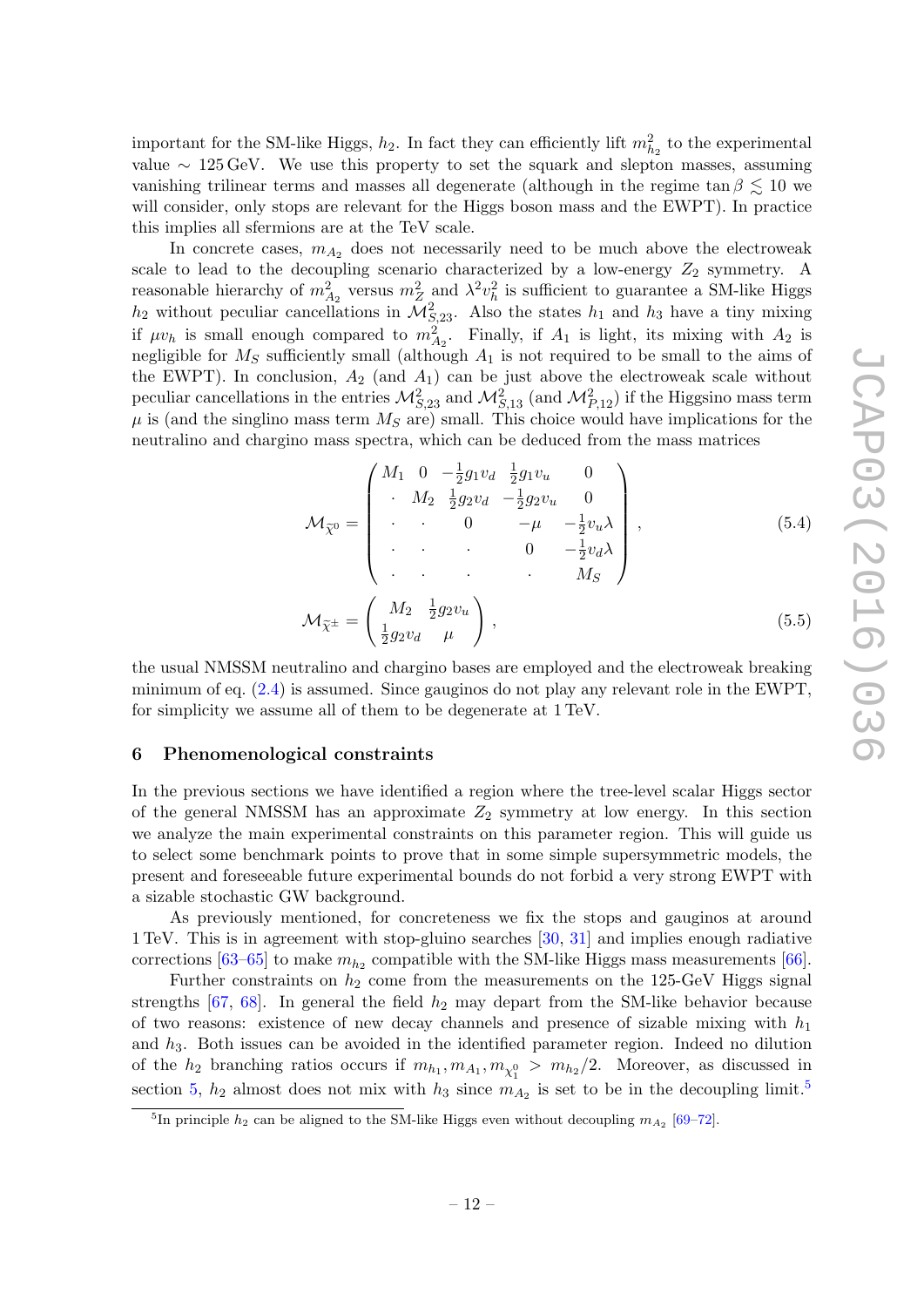On the other hand, at tree level  $h_2$  has no mixing with  $h_1$  since  $\mathcal{M}_{S,12}^2$  is vanishing by construction. Radiative corrections generate such a mixing [6](#page-14-1) but typically well within the 95% C.L. experimental limit, which requires  $\sin^2 \gamma < 0.23$  [\[73](#page-26-8), [74\]](#page-26-9), where  $\gamma$  is defined as

$$
\tan 2\gamma = \frac{2 \mathcal{M}_{S,12}^2}{\mathcal{M}_{S,22}^2 - \mathcal{M}_{S,11}^2} \ . \tag{6.1}
$$

As the numerical results of the next section show, in the identified parameter region,  $\tan 2\gamma$ turns out to be very small also at one-loop.

<span id="page-15-0"></span>The tiny mixing of  $h_1$  and  $A_1$  with the Higgs doublets (as well as the fact that the singlet does not acquire a VEV) is essential to overcome also the experimental bounds on  $h_1$  and  $A_1$ . The literature has broadly investigated direct and indirect searches sensitive to non-standard CP-odd and CP-even Higgs bosons [\[41](#page-25-12)[–44](#page-25-0), [75](#page-26-10)[–77\]](#page-26-11). Besides the decays  $h_2 \to A_1 A_1, h_1 h_1$ which are kinematically closed in our case (note that  $h_3$  is heavy and thus rarely produced), the  $h_1$  and  $A_1$  decays into SM particles are tightly constrained by the BaBar, LEP and LHC analyses in a wide mass region of  $m_{h_1}$  and  $m_{A_1}$ . Nevertheless, none of these bounds seem to rule out the identified parameter region with  $m_{h_1}, m_{A_1} \gtrsim 80 \,\text{GeV}$  when  $\mathcal{M}_{S,13}^2$  is kept reasonably below its critical value corresponding to  $\sin^2 \gamma \simeq 0.23$  [\[77\]](#page-26-11). Finally, unless  $m_{A_2}$ is extremely heavy, the requirement of not too large Higgs-singlet mixing without tuning in the parameters, and the necessary boost of the tree-level mass  $m_{h_2}$ , implies a limit on  $\mu$  and tends to favor light Higgsinos close to the electroweak scale (cf. eqs.  $(5.1)$  and  $(5.2)$ ). For the same argument, also the singlino mass term  $M_S$  should not be larger than  $m_{A_2}$ . This however allows for a hierarchy between the singlino and neutralino mass. In particular, if the singlino is sufficiently heavy, as well as the gauginos, the Higgsino states are almost degenerate in mass. Consequently the lighter chargino and the two lightest neutralinos often exhibit multibody decays into pions, which are challenging at the LHC but might be detected at the ILC [\[78\]](#page-26-12). In this sense the benchmark points with the Higgsino as lightest supersymmetric particle (LSP) are not problematic with respect to current bounds.

However, from a cosmological point view, the Higgsino as LSP is not fully satisfactory since it cannot account for the observed DM relic density. Among several further DM possibilities (e.g. axion, axino or gravitino), assuming a light singlino can solve the problem. For instance for  $M_S \sim \mu$  the LSP can yield the correct DM relic density while being safe from direct and indirect detection constraints [\[79\]](#page-26-13). The collider constraints on this chargino-neutralino configuration are weak: due to the relatively small mass splitting between  $\chi_2^{\pm}, \chi_1^{\pm}, \chi_2^0$  and  $\chi_1^0$ , charginos and neutralinos decay via off-shell gauge/Higgs bosons whose products are soft and hence difficult to trigger [\[80\]](#page-26-14). Notably, although we will not study numerically the case  $M_S \sim \mu$ , a priori it seems compatible with the requirement of a very strong EWPT.

#### 7 Very strong EWPT

In this section we present some numerical results on the strength of the EWPT in the general NMSSM. We are not interested in providing a comprehensive analysis of the ample parameter space but we content ourselves with several benchmark points with a first-order EWPT.

<sup>&</sup>lt;sup>6</sup>We remind the reader that the low-energy  $Z_2$  symmetry is not exact. Accordingly,  $A_1$  or  $h_1$  are no good dark matter candidates.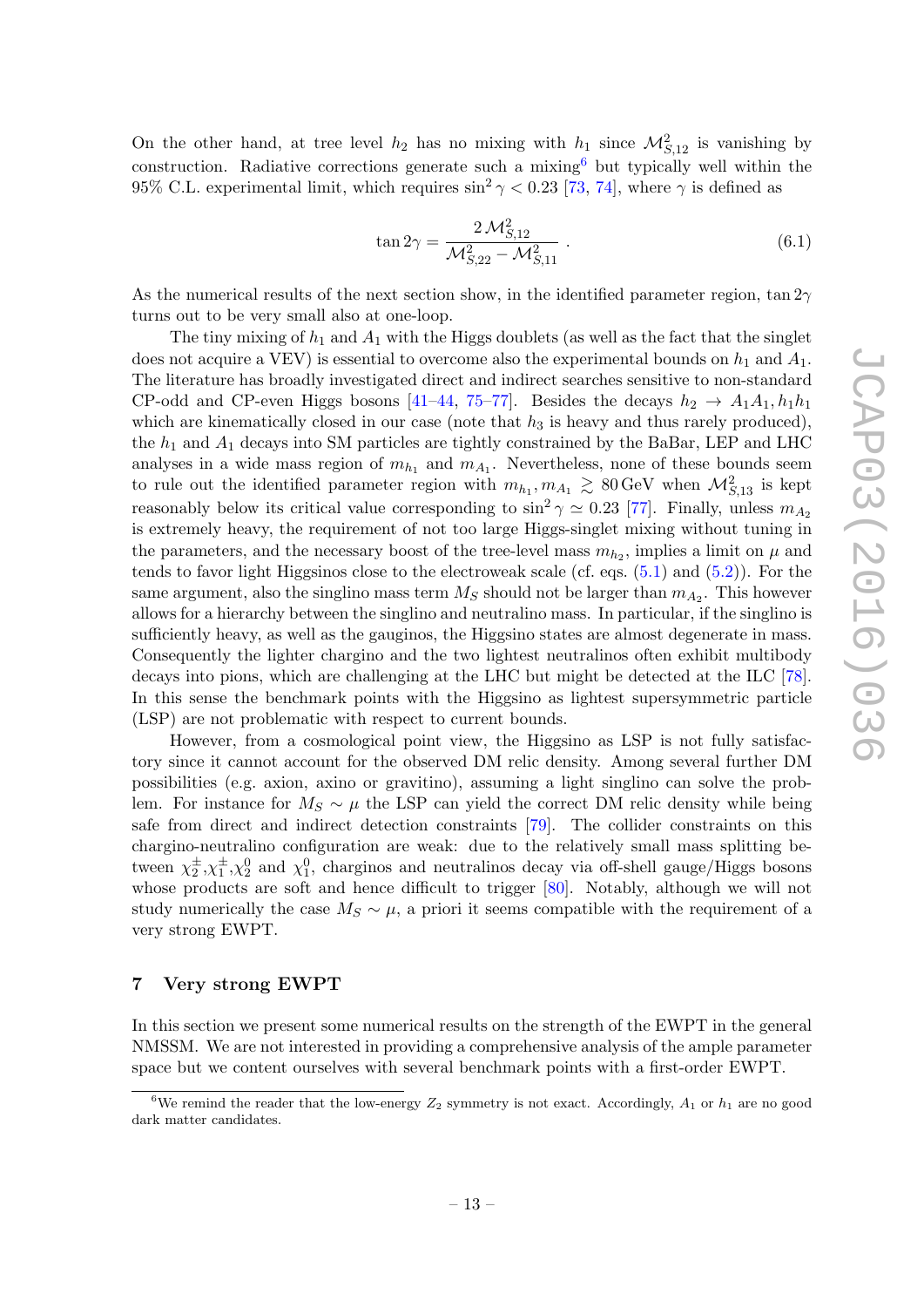|                   | $\mathsf{A}$              | В     |  | C        |  | $\Box$ |
|-------------------|---------------------------|-------|--|----------|--|--------|
| $\bar{v}_s$ [GeV] | 307.5                     | 319.8 |  | 323.5    |  | 324.0  |
|                   |                           |       |  |          |  |        |
|                   |                           |       |  | $A-D$    |  |        |
|                   | $\tan \beta$              |       |  | -5       |  |        |
|                   | $\lambda$                 |       |  | 0.7      |  |        |
|                   | $\kappa$                  |       |  | 0.015    |  |        |
|                   | $L_1$                     |       |  |          |  |        |
|                   | $B_S$ [GeV <sup>2</sup> ] |       |  | $-250^2$ |  |        |
|                   | $\mu$ [GeV]               |       |  | 300      |  |        |

<span id="page-16-1"></span>**Table 1.** Parameters of the considered benchmark scenarios. All parameters but  $\bar{v}_s$  are kept constant in the four benchmark points.

In order to avoid the phenomenological bounds discussed in section [6](#page-13-0) we impose most of the supersymmetry breaking parameters that are not relevant for the EWPT to be around the TeV scale (in fact exactly 1 TeV if not noted otherwise). This includes gaugino masses, squark and slepton masses. We also choose  $B_\mu$  large to decouple some of the scalar degrees of freedom. For concreteness the parameter  $M_S$  is assumed sizable, which lifts the singlino mass well above the Higgsino mass with  $\mu = 300 \,\text{GeV}$  (cf. eq.  $(5.4)$ ), whereas the squarks trilinear parameters and  $L_1$  are set to zero for simplicity. The slepton and squark masses are assumed degenerate and adjusted to reproduce  $m_{h_2} \approx 125 \,\text{GeV}$  at one loop. The parameters  $m_S$  and  $B_S$  establish the hierarchy between  $h_1$  and  $A_1$ . Since the EWPT is not very sensitive to  $B<sub>S</sub>$  one can fix it to avoid any tension between  $m_{A_1}$  and collider data. Moreover,  $m_{H_d}^2, m_{H_u}^2, m_S^2, T_\lambda, T_\kappa$  and  $\xi_1$  are fixed to enforce the approximate tree-level  $Z_2$  symmetry as described in section [2](#page-4-0) .

Concerning the dimensionless parameters, we choose a combination of  $\lambda$  and  $\tan \beta$  that provides a relevant boost to the Higgs mass without spoiling the perturbativity of the theory below the grand unified scale [\[81\]](#page-26-15). Moreover,  $\kappa$  is set at a small value in order to have the electroweak phase as the global minimum of the potential even in the presence of large  $\bar{v}_s$ (cf. eq.  $(2.12)$ ).

With these choices, the only light particles in the scalar sector (meaning masses much smaller than 1 TeV) are one neutral Higgs, the singlet, one pseudoscalar, two neutralinos and one chargino. The remaining particles, which are heavy, can lead to large one-loop contributions to the potential of the light degrees of freedom. We keep these radiative corrections under control by means of the counterterms discussed in sections [3](#page-6-0) and [4](#page-11-0) .

<span id="page-16-0"></span>In the following we analyze four benchmark points in parameter space with phase transitions ranging from weakly first order to very strongly first order and hence close to metastability. Table [1](#page-15-0) displays the parameters we use in each scenario, and table [2](#page-16-1) (left) shows the corresponding tree-level masses of the light degrees of freedom. Out of these, the bosonic fields are potentially strongly affected by the radiative corrections. However, the Higgs and singlet masses depend on the parameter combination  $(B_S + m_S^2)$  while the pseudoscalar mass depends on  $(B_S - m_S^2)$ . Accordingly, we use this freedom to adjust the pseudoscalar mass freely and its precise one-loop mass is therefore not very relevant for the EWPT. The scalar one-loop masses in turn are not free to chose and are given in table [2](#page-16-1) (right). These are obtained (not on-shell but at zero external momentum) from the one-loop effective potential. It turns out that the 125-GeV Higgs has a tiny singlet component  $(\sin^2 \gamma = 10^{-3})$ , much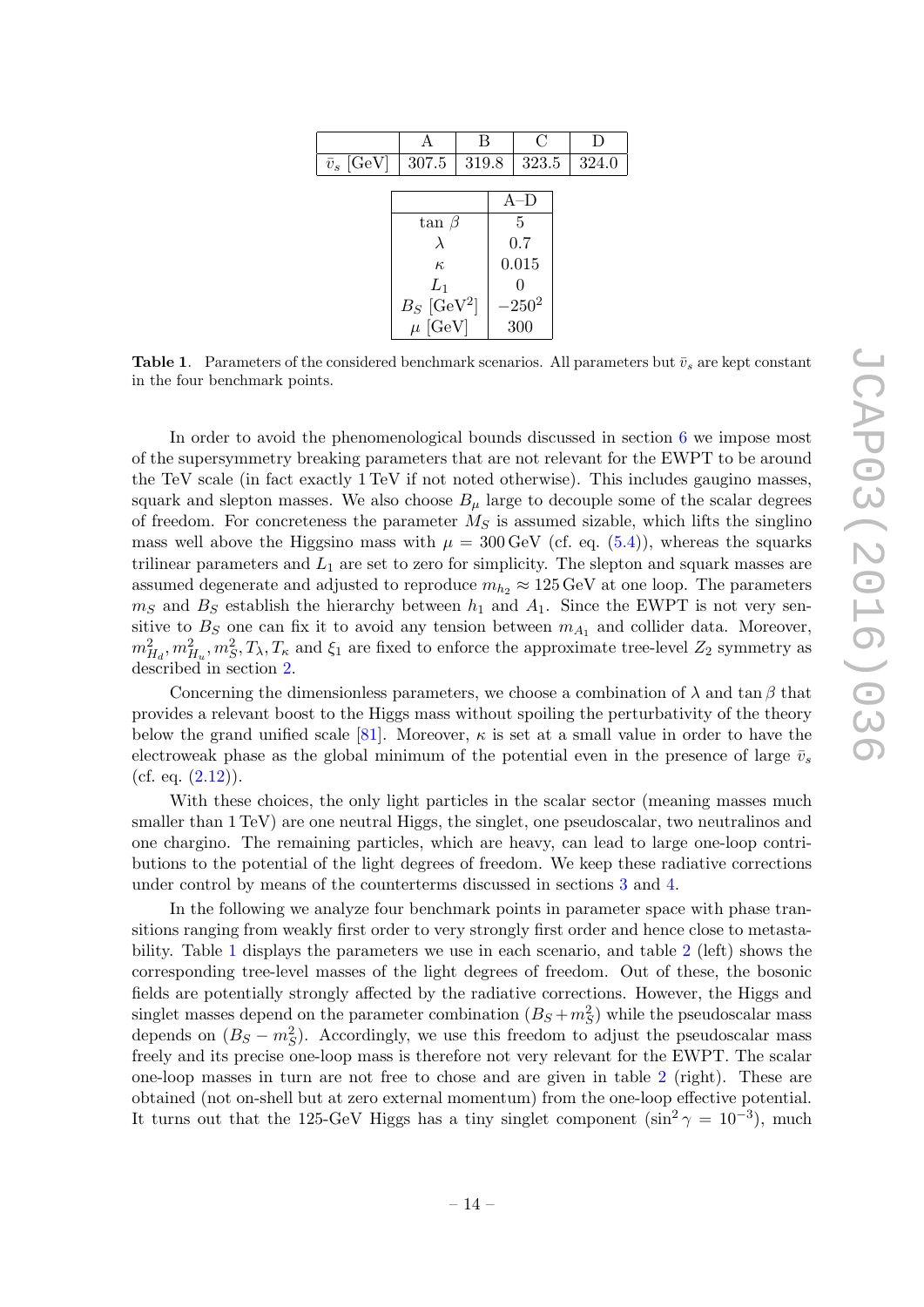| tree                        | A–D       |                |           |
|-----------------------------|-----------|----------------|-----------|
| $m_{h_1}$                   | 93        | $1-loop$       | $A-D$     |
| $m_{h_2}$                   | 96<br>373 | $m_{h_1}$      | 91        |
| $m_{A_1}$<br>$m_{\chi_1^0}$ | 286       | $m_{h_2}$      | 125.6     |
| $m_{\chi_2^0}$              | 310       | $\sin^2\gamma$ | $10^{-3}$ |
| $m_{\chi^{\pm}_1}$          | 296       |                |           |
|                             |           |                |           |

. 6

Table 2. Tree-level spectrum (left) and one-loop spectrum and mixing (right) of the four benchmark scenarios quoted in table [1.](#page-15-0) In the four scenarios the light masses and the mixing angle  $\gamma$  are the same within our calculation uncertainties.

below its experimental upper bound,  $\sin^2 \gamma \lesssim 0.23$  [\[77\]](#page-26-11). Also the spectrum is in accord with the collider constraints discussed in the last section and is rather insensitive to changes in  $\bar{v}_s$ . This is due to the fact that the dependence of the scalar masses on  $\bar{v}_s$  in [\(5.1\)](#page-12-1) and [\(5.2\)](#page-12-2) is suppressed by factors of  $\kappa$ , which is small as explained above.

The calculation of the tunneling action  $S_3/T$  is in the current model a multi-field problem. In order to simplify the analysis, we assume a smooth path in field space that passes through the two minima and the saddle point of the scalar potential. The nucleation temperature  $T_n$ , the ratio of the vacuum energy to the thermal energy of the plasma,  $\alpha$ , the quantity  $\beta/H = \partial(S_3/T)/\partial \log T$ , and the strength of the EWPT  $v_h(T_n)/T_n$  (where  $v_h(T_n)$ ) is the VEV of the Higgs at the temperature  $T_n$ ) are then calculated by the usual one-dimensional over-/under-shooting procedure [\[82](#page-27-0) [–84\]](#page-27-1). The resulting tunneling action can be quite large due to the fact that the scalar fields have to cover a relatively long distance in field space. Therefore the scalar potential only requires a rather small potential barrier at the nucleation temperature (see figure [4\)](#page-17-0).

As anticipated, the model displays a very strong first-order phase transition. By increasing the singlet VEV in the symmetric phase,  $\bar{v}_s$ , we dial the strength of the phase transition. According to  $(2.12)$ , changing  $\bar{v}_s$  has a direct impact on the potential difference between the symmetric and broken phases. At a certain value  $\bar{v}_s \simeq 325 \,\text{GeV}$  the system will not be able to overcome the potential barrier and reside in the symmetric phase. Close to metastability (scenario D), we observe large Higgs bubbles  $(\beta/H \lesssim 10)$  and sizable latent heat  $(\alpha \gtrsim 0.1)$ .

In the next section, we discuss the expected GW signal of the benchmark scenarios.

#### 8 Gravitational waves

In this section we describe the calculation of the GW production in the EWPT of the benchmark points of table [1.](#page-15-0) For this we have to take into account that the phase transition does not occur in an empty universe, but rather in the presence of a hot plasma of relativistic particles ('fluid'). The calculation will be performed in two ways .

<span id="page-17-0"></span>Firstly, we will treat the expanding bubbles and the fluid they drag with them as a system of vacuum bubbles only [\[85\]](#page-27-2). We model the phase transition as collision of these 'vacuum bubbles', and compute the resulting gravitational wave signal. In a second stage, we model the fluid in a more detailed manner. The phase transition then leads to the creation of sound waves, which in turn produce gravitational waves [\[86](#page-27-3), [87\]](#page-27-4). Finally the resulting gravitational waves signals will be compared to the sensitivities of the experiment that will be possibly launched in the forthcoming ESA Gravitational Wave Mission, (preliminarily) called eLISA.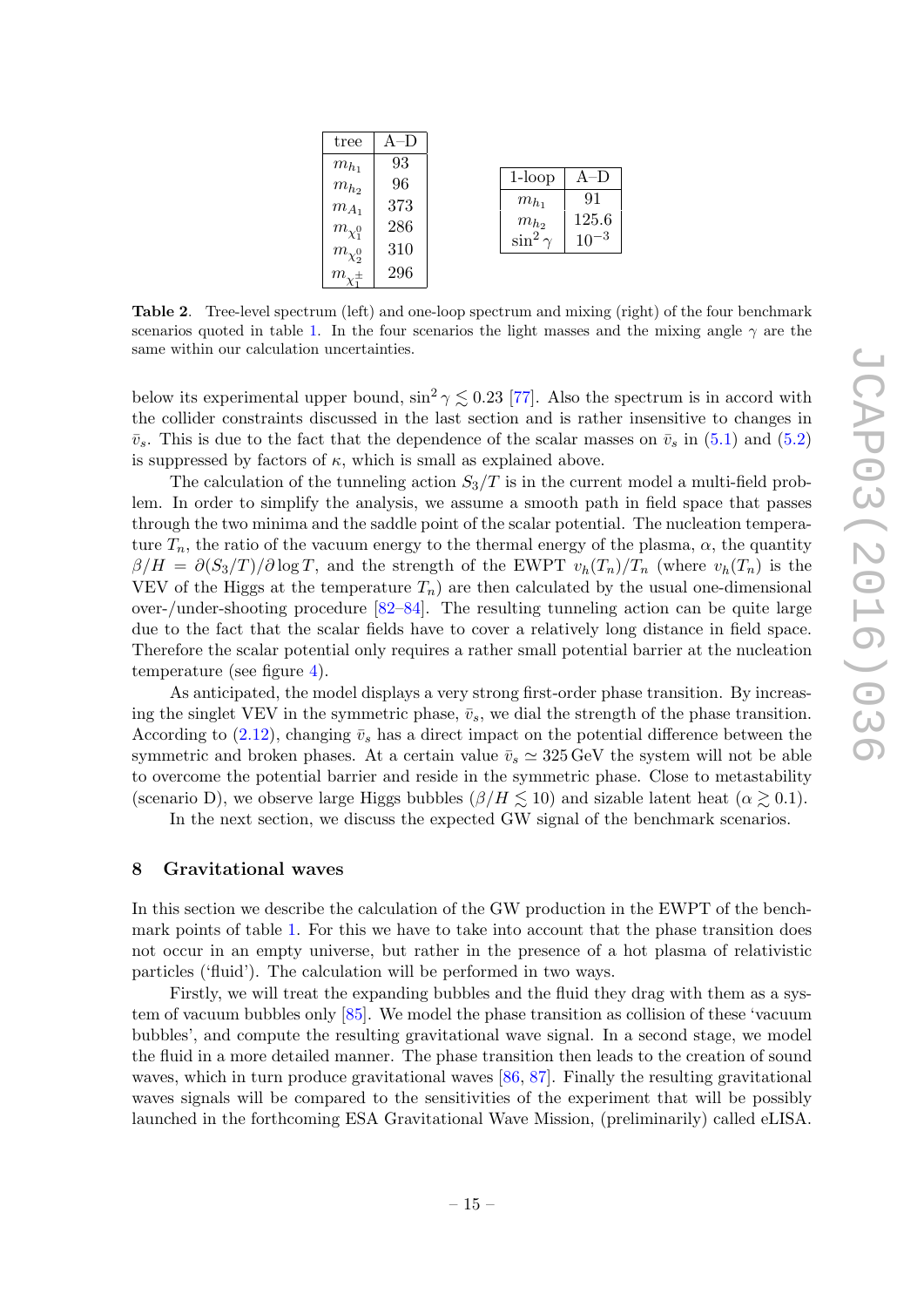<span id="page-18-1"></span><span id="page-18-0"></span>

Figure 4. The finite temperature potential in the benchmark point C. The upper [lower] plot shows the effective potential along the singlet direction  $V(h = 0, s)$  [along the SM-like Higgs direction  $V(h, s = \langle S \rangle_{\cancel{EW}, T})$ . The potential minima at tree level and at one loop are the same as a consequence of the subtraction scheme we adopt.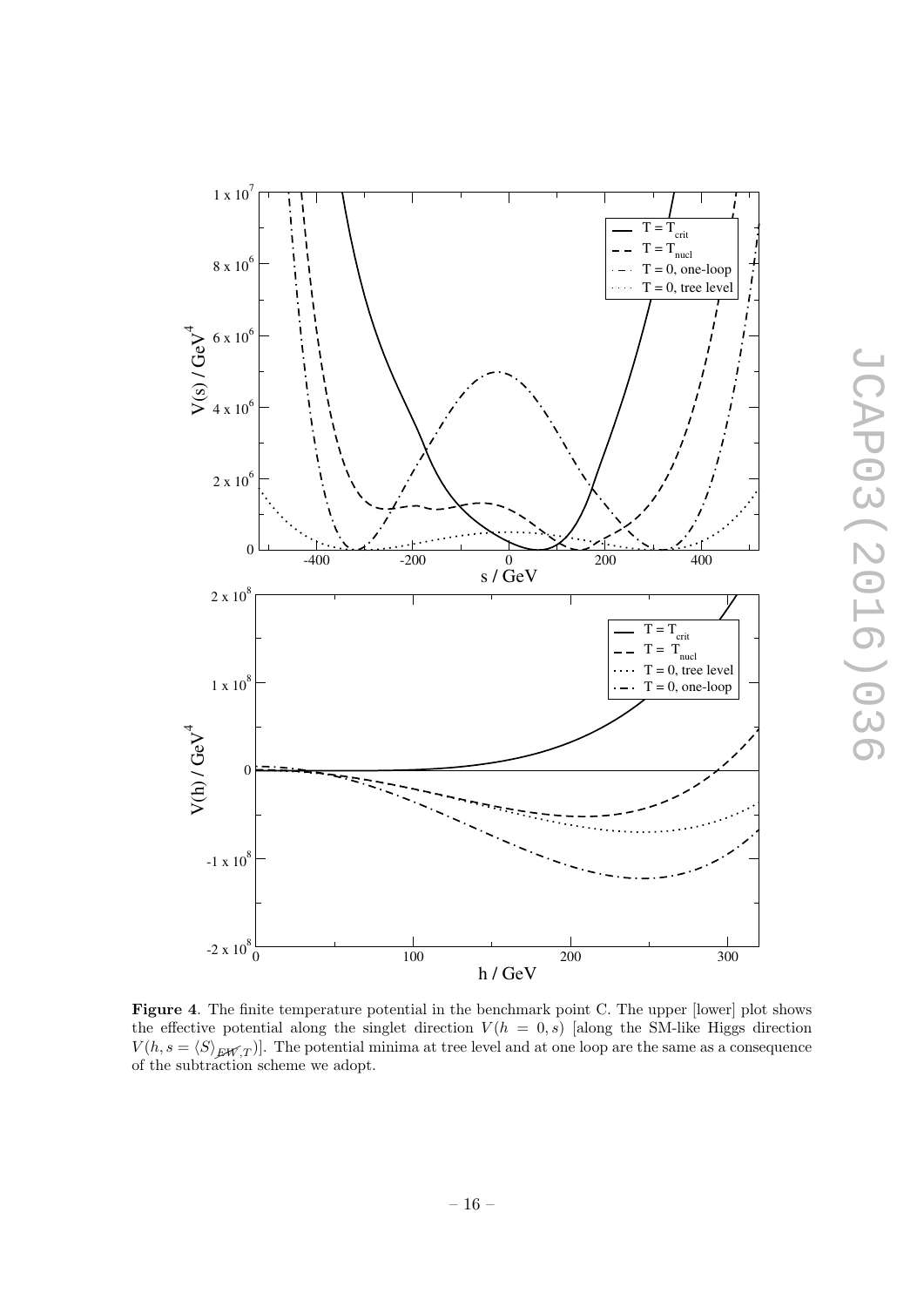|                |       | B     | - 62  |       |
|----------------|-------|-------|-------|-------|
| $T_n$ [GeV]    | 112.3 | 94.7  | 82.5  | 76.4  |
| $\alpha$       | 0.037 | 0.066 | 0.105 | 0.143 |
| $\beta/H$      | 277   | 105.9 | 33.2  | 6.0   |
| $v_h(T_n)/T_n$ | 1.89  | 2.40  | 2.83  | 3.12  |

Table 3. Characteristics of the EWPT in the benchmark points of table [1](#page-15-0).

#### 8.1 Gravitational wave signal from bubble collisions

The calculation of the production of GWs from bubble collisions will follow [\[47\]](#page-25-3). For this we only need three characteristics of the phase transitions in each benchmark point:  $\alpha$ ,  $\beta/H$ and  $v_w$ . The former two quantities are calculated in the previous section and quoted in table [3.](#page-18-1) The last parameter is the expansion velocity of the bubbles. The dynamics of the bubble walls are quite complicated and have been studied in [\[88](#page-27-5) [–95\]](#page-27-6). These calculations have been also employed to determine  $v_w$  in some NMSSM scenarios where the EWPT is not very strong [\[54\]](#page-25-7). Fortunately there is a simple criterion to see if the bubble wall approaches the speed of light: it occurs when the effective potential in the mean-field approximation at  $T = T_n$  is larger in the unbroken phase than in the broken phase [\[96\]](#page-27-7). Since this condition is fulfilled for our benchmark points, we can consider  $v_w \simeq 1$ .

<span id="page-19-1"></span>If the bubble walls can run away and reach very large gamma factors in the case of very strong phase transitions is still under debate. In a conservative estimate, we assume that bubble acceleration stops long before the bubbles collide. So we consider the case of fast detonations. Let us stress that in this case almost the entire released latent heat will go into the fluid, either into heating the plasma or setting it into motion. The scalar field itself is then completely irrelevant when it comes to the production of gravitational waves, but the envelope approximation might still apply.

<span id="page-19-0"></span>Assuming that the dynamics of the fluid can be modelled as that of a scalar field in the envelope approximation leads to a gravitational wave signal with maximum amplitude and peak frequency as [\[47](#page-25-3) , [85](#page-27-2) ]

$$
h^2 \tilde{\Omega}_{\text{env}} = 1.67 \cdot 10^{-5} \tilde{\Delta} \kappa^2 \left(\frac{H}{\beta}\right)^2 \left(\frac{\alpha}{\alpha+1}\right)^2 \left(\frac{g_*}{100}\right)^{-1/3},\tag{8.1}
$$

$$
\tilde{f}_{\text{env}} = 16.5 \,\mu\text{Hz} \left(\frac{f_{\text{env}}}{\beta}\right) \left(\frac{\beta}{H}\right) \left(\frac{T_n}{100 \text{ GeV}}\right) \left(\frac{g_*}{100}\right)^{1/6},\tag{8.2}
$$

where the parameters  $\tilde{\Delta}$ ,  $\kappa$  and  $f_{\text{env}}/\beta$  are approximated as

$$
\kappa = \frac{\alpha}{0.73 + 0.083\sqrt{\alpha} + \alpha},\tag{8.3}
$$

$$
\tilde{\Delta} = \frac{0.11 v_w^3}{0.42 + v_w^2} \simeq 0.0774\,,\tag{8.4}
$$

$$
\frac{f_{\text{env}}}{\beta} = \frac{0.62}{1.8 - 0.1v_w + v_w^2} \simeq 0.230 \ . \tag{8.5}
$$

<span id="page-19-2"></span>Consequently, the spectrum of the GW stochastic background has the shape given by [\[85](#page-27-2) ]

$$
\Omega_{\rm env}(f) = \tilde{\Omega}_{\rm env} \frac{3.8 (f/\tilde{f}_{\rm env})^{2.8}}{2.8 + (f/\tilde{f}_{\rm env})^{3.8}} \,. \tag{8.6}
$$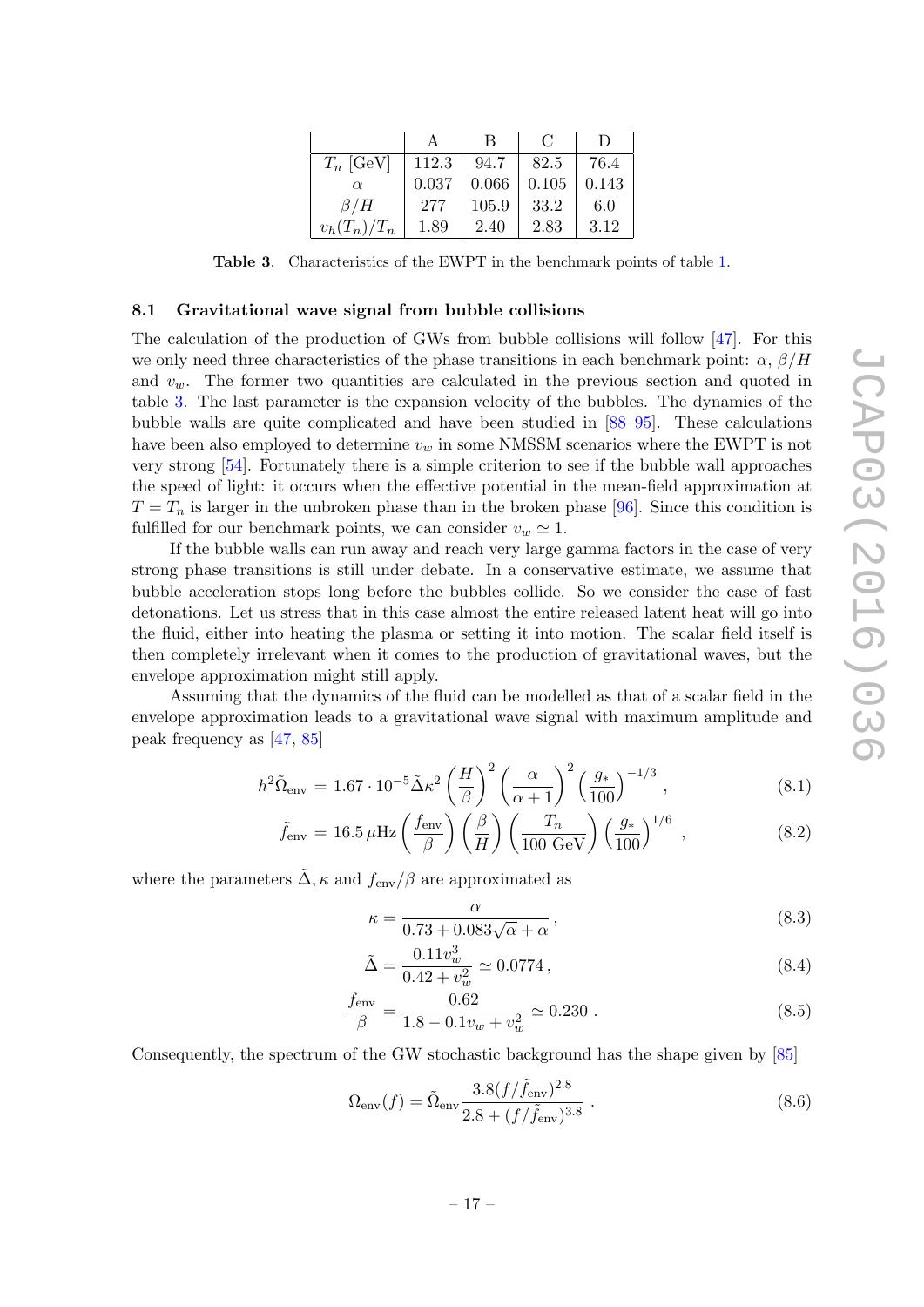

<span id="page-20-1"></span>Figure 5. Spectrum of the stochastic gravitational wave backgrounds (black lines) coming from bubble collisions generated during the EWPT in the benchmark points of table [1.](#page-15-0) The sensitivity curves of the eLISA designs described in the text are displayed in blue.

Beyond the peak frequency the signal falls as  $f^{-1}$ . The GW spectra corresponding to the four benchmark scenarios are reported in figure [5](#page-19-1) .

#### 8.2 Gravitational wave signal from sound waves

<span id="page-20-0"></span>Numerical simulations [\[86](#page-27-3), [87\]](#page-27-4) show that the description of the fluid as a scalar field is too simplistic.<sup>[7](#page-19-2)</sup> While colliding scalar field bubbles behave very non-linearly, the fluid dynamics turns out to be very linear and can be described as an ensemble of sound waves. These waves are mostly generated when the bubbles collide, but they do not disappear when the phase transition is completed. They are rather expected to be damped mostly by the Hubble expansion. As a result, the gravitational wave amplitude goes as  $(H/\beta)$  rather than  $(H/\beta)^2$ . This effect should not be viewed as an enhancement compared to another source. It is just a more accurate description of one and the same source: the fluid.

Notice that the contribution from sound waves has been only simulated up to values  $\alpha \simeq 0.1$ . Besides, it is not certain how long the sound waves persist in the plasma due to weak shock formation. We consider the envelope approximation and the sound wave approximation as conservative and somewhat optimistic cases of GW production.

The peak amplitude of GW radiation from sound waves is given by [\[47](#page-25-3), [86](#page-27-3), [87](#page-27-4)]

$$
h^2 \tilde{\Omega}_{sw} = 2.65 \cdot 10^{-6} \, v_w \, \kappa^2 \left(\frac{H}{\beta}\right) \left(\frac{\alpha}{\alpha+1}\right)^2 \left(\frac{g_*}{100}\right)^{-1/3},\tag{8.7}
$$

which is larger than the result from the envelope approximation by a factor  $\beta/H$ . The peak frequency is

$$
\tilde{f}_{sw} = 19 \,\mu\text{Hz} \frac{1}{v_w} \left(\frac{\beta}{H}\right) \left(\frac{T_n}{100 \,\text{GeV}}\right) \left(\frac{g_*}{100}\right)^{1/6},\tag{8.8}
$$

<span id="page-20-2"></span><sup>7</sup>The scalar field-like description would only apply to the case of strict runaway until bubble collision.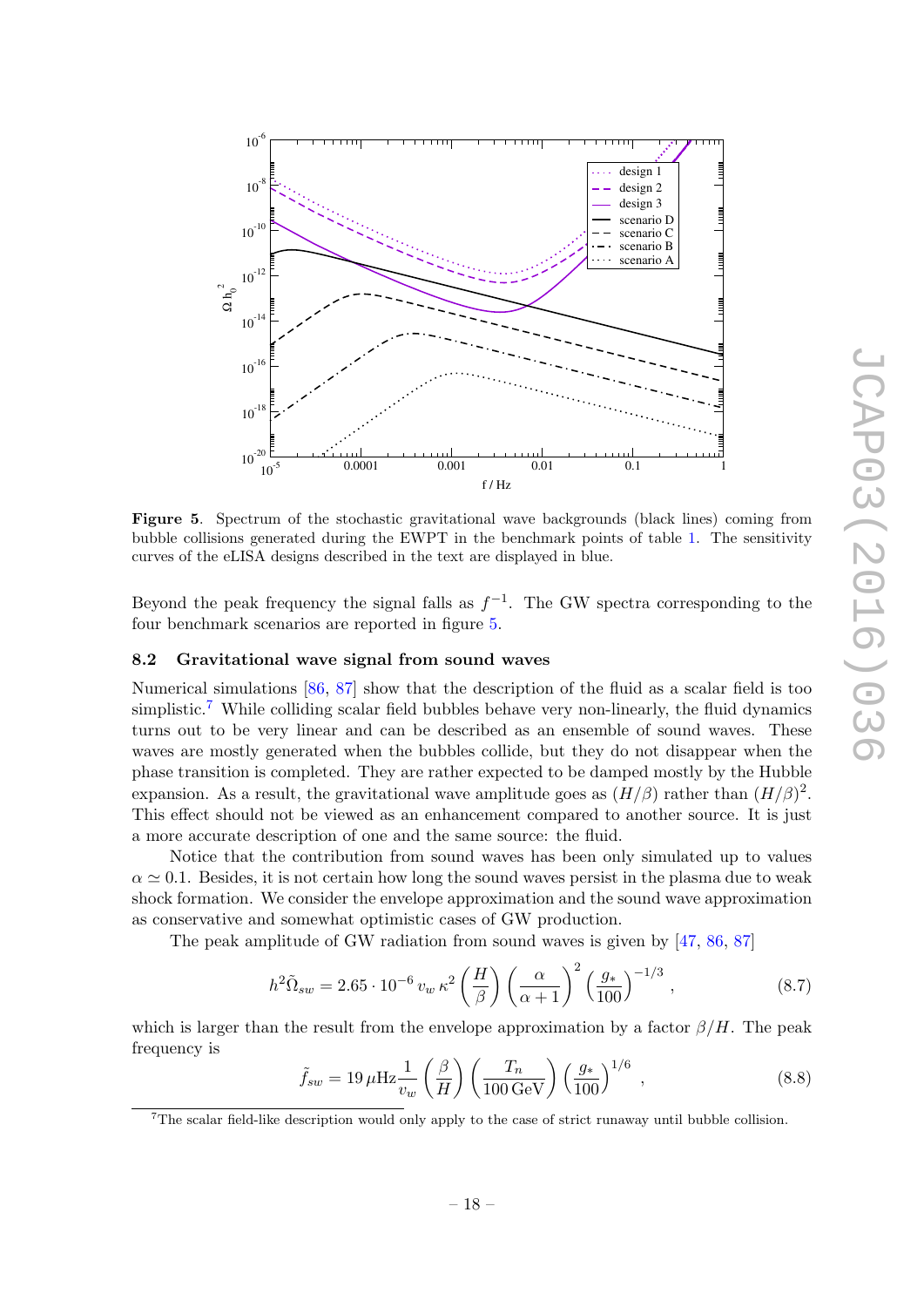

**Figure 6.** As in figure [5](#page-19-1) but for spectrum of the stochastic gravitational wave backgrounds (black lines) coming from sound waves.

and a reasonable fit to the numerical spectrum is given by

$$
\Omega_{sw}(f) = \tilde{\Omega}_{sw} \left(\frac{7}{4 + 3\left(f/\tilde{f}_{sw}\right)^2}\right)^{7/2} \left(f/\tilde{f}_{sw}\right)^3.
$$
\n(8.9)

Beyond the peak frequency the signal falls off as  $f^{-4}$ . The GW spectra corresponding to the four benchmark scenarios are reported in figure [6](#page-20-1) .

#### 8.3 Probing the signals at eLISA

The first GW experiment that might be able to probe the stochastic background in the mHz range is eLISA. This laser interferometry is under discussion in the context of the ESA-L3 Gravitational Wave Mission. The precise experiment architecture is still under debate and several designs, with their corresponding detection performances, are under investigation. In the present analysis we consider three possible experimental scenarios, whose sensitive curves correspond to: two arms of 2-Gm length and five years of data taking (Design 1); three arms of 1-Gm length and five years of data taking (Design 2); three arms of 5-Gm length and five years of data taking (Design 3).

<span id="page-21-0"></span>It is important to stress that the sensitivity curves for a stochastic background are different from the ones calculated for isolated sources. For the GW signals generated by a first-order phase transition it is more appropriate to consider sensitivity lines based on "power-law integrated curves" [\[97\]](#page-27-8). The power-law sensitivity curves corresponding to the three designs above have been determined within the eLISA working groups [\[98\]](#page-27-9) and applied to study the eLISA capabilities to probe the phase transitions [\[47\]](#page-25-3). They are reprinted in figures [5](#page-19-1) and [6](#page-20-1) (blue lines).<sup>[8](#page-20-2)</sup>

<sup>&</sup>lt;sup>8</sup>For these sensitivity curves the acceleration noise  $3 \times 10^{-15}$  m s<sup>-2</sup>Hz<sup>-1/2</sup> is assumed. The signal is assumed to be discriminated from the noise as suggested in [\[97](#page-27-8) , [99](#page-27-10) , [100\]](#page-27-11). We particularly thank Antoine Petiteau for calculating the sensitivity curves that we use here [\[98\]](#page-27-9).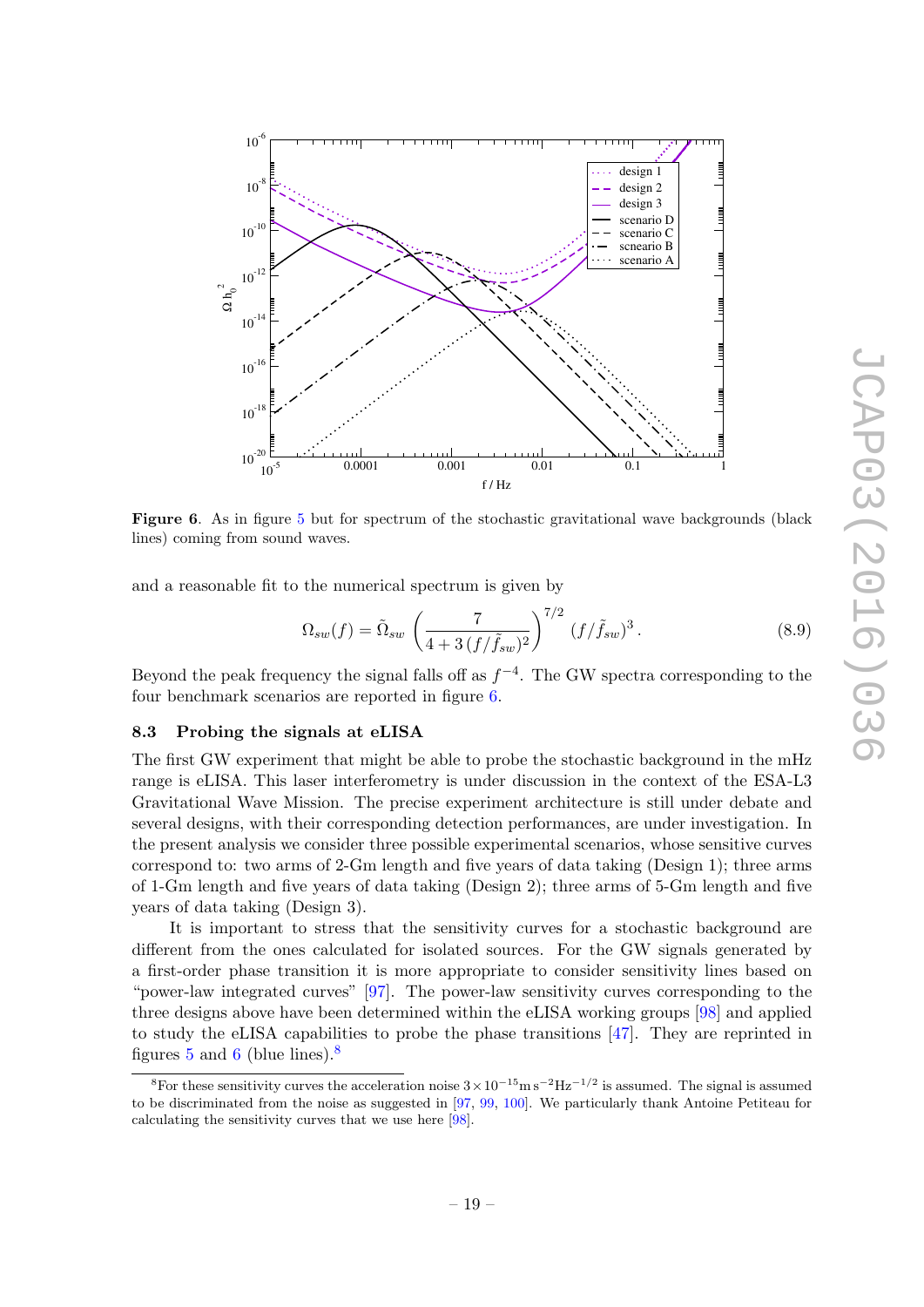As figure [5](#page-19-1) shows, in the considered benchmark scenarios the bubble collisions during the EWPT produce sizable GW stochastic backgrounds. However the detection of the signal depends on the specific case. In Scenario D, which is very close to metastability, the signal is detectable if eLISA is approved with Design 3. Scenario C is border line with the sensitivity curve of Design 3. Establishing its detectability by adopting Design 3 is delicate as the conclusion depends on the uncertainties/assumptions the sensitivity curves are based on. On the other hand, it seems plausible that improvements in the data analysis can make Scenario C detectable. Scenario A and B are instead too weak for eLISA, independently of the experiment design.

Similarly, figure [6](#page-20-1) shows that also the sound waves during the EWPT produce sizable GW stochastic backgrounds. In this case, even Designs 1 and 2 are able to detect the projected signals in some of the scenarios. The scenarios A, B and C are then within the sensitivity of Design 1, while Scenario D is borderline.

In summary, the GW energy released by the EWPT in our benchmark scenarios is large. Still in general it seems unlikely that eLISA can probe the EWPT of the general NMSSM if the (more economic) option Design 1 is adopted.

As final remark, let us emphasize the differences between the present analysis and the ones in [\[48](#page-25-4), [49\]](#page-25-5) that also study GW signals in the singlet extension of the MSSM (namely the nMSSM). First of all, in [\[49\]](#page-25-5) the parameter scenarios with a strong EWPT have been identified via a vast scan over the parameter space (without quadratic and cubic terms in the superpotential) while here we construct them using an approximate  $Z_2$  symmetry as guideline. This approximated  $Z_2$  symmetry, with the singlet having negligible VEV in the electroweak broken phase, avoids problems with the LHC Higgs measurements and constitutes a crucial difference from refs. [\[48](#page-25-4) , [49\]](#page-25-5) for what concerns collider constraints. Moreover the scenarios with the strongest EWPT found in [\[49\]](#page-25-5) have somewhat larger  $\alpha$  and also larger  $\beta$  than those we produce in our benchmark points. We stress that in our setup we could reach even bigger values of  $\alpha$  at the cost of some tuning but we refrain from doing so. A further difference is that ref. [\[49\]](#page-25-5) is based on two estimates for gravitational waves caused by turbulence (namely [\[101\]](#page-27-12) and [\[102\]](#page-27-13)). However, recent numerical analyses [\[86](#page-27-3) , [87\]](#page-27-4) show that sound waves dominate the dynamics of the plasma and turbulence is probably negligible, at least for frequencies around the peak of the GW spectrum. Last, we use improved sensitivity curves, as published in [\[47](#page-25-3) , [98\]](#page-27-9), that take into account the stochastic long-lasting nature of the GW signal and the capabilities of the possible eLISA configurations. This sensitivity improvement is the main reason why our conclusion is more optimistic than in ref. [\[49\]](#page-25-5) for what concerns the observation of GWs in the singlet extension of the MSSM.

#### 9 Conclusion

We studied the electroweak phase transition in the general NMSSM. We found new regions in parameter space with very strong first-order electroweak phase transitions. In these regions the electroweak minimum is close to metastability of the symmetric phase. The strong phase transition occurs in a parameter domain where one of the Higgs doublets is rather heavy and the scalar potential of the light degrees of freedom displays an approximate (and accidental)  $Z_2$  symmetry. The squarks and sleptons were assumed heavy to easily fulfill all experimental constraints.

The presence of heavy particles leads to large one-loop corrections that have to be renormalized. In the present analysis, we did not only impose renormalization conditions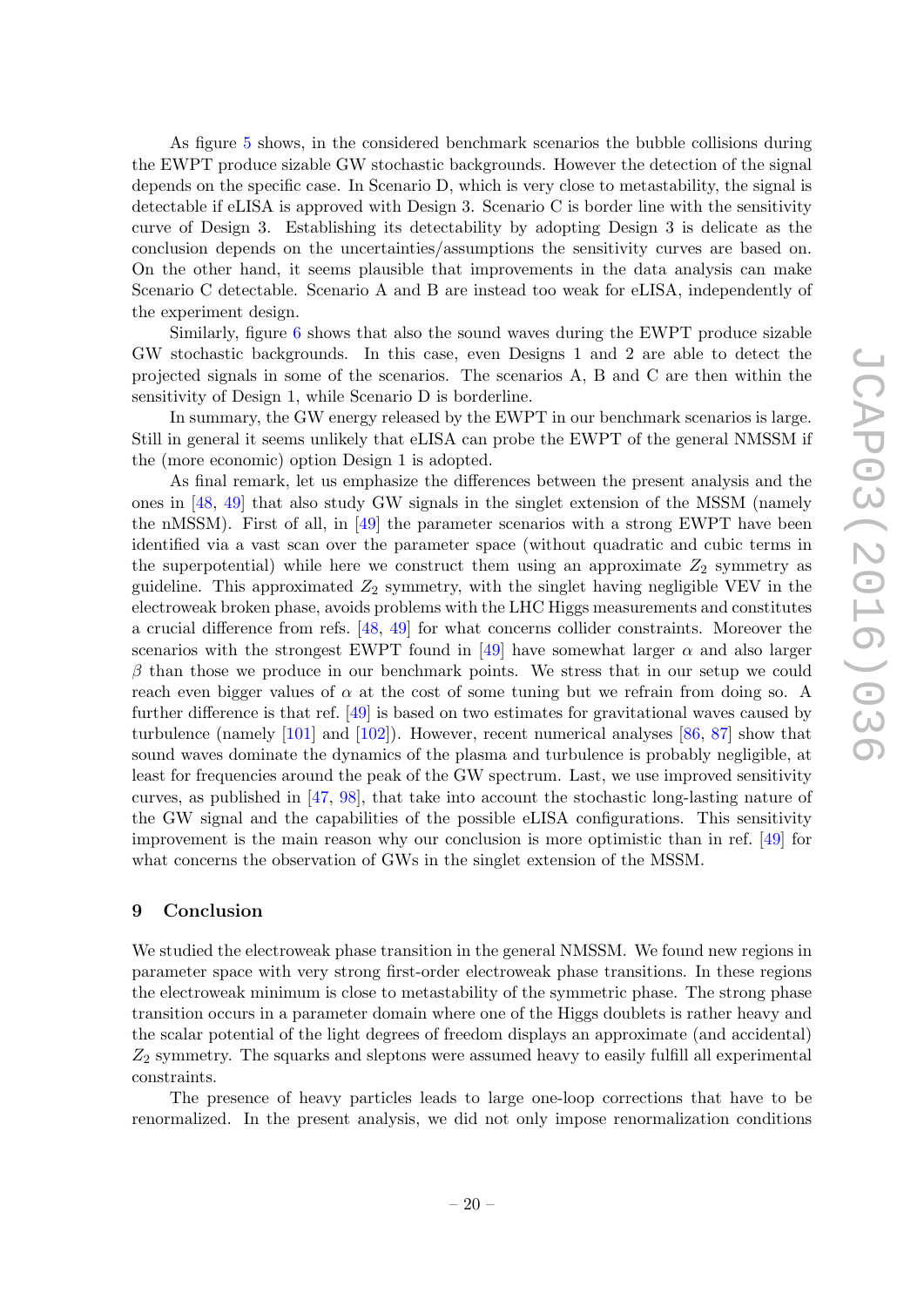<span id="page-23-0"></span>in the broken phase of the effective potential but also in the symmetric one. In this way we ensured that the approximate  $Z_2$  symmetry is still present at the one-loop level. In general, it guarantees that the properties of the phase transition are not too strongly affected by the loop contributions. Although we applied this renormalization method to a specific supersymmetric model, its application looks promising also for more generic theories where the EWPT depends radiatively on heavy fields.

<span id="page-23-1"></span>We also checked the collider phenomenology of the parameter space under consideration. With our choice of parameters, the singlet is the unique new light degree of freedom with a mass around  $100 \,\text{GeV}$ . One pseudoscalar and some of the (Higgsino-like) neutralinos/charginos have masses of about 300 GeV. All the other degrees of freedom beyond the Standard Model have masses of TeV range. After all, the arising spectrum is in accord with present collider constraints.

<span id="page-23-3"></span><span id="page-23-2"></span>As anticipated, the model displays a very strong first-order electroweak phase transition in the identified parameter space. In part of this parameter region, the phase transition is so strong that the electroweak broken phase becomes metastable and the system does not tunnel during the course of the universe. Close to this situation, we found very strong phase transitions with large Higgs bubbles and sizable latent heat.

<span id="page-23-4"></span>Moreover we analyzed the expected gravitational wave signal. We found that close to the metastable parameter regime (where the latent heat is of order of the radiation energy) the gravitational wave signal is strong. Under some circumstances, the corresponding gravitational wave stochastic background falls into the sensitivity ballpark of the eLISA interferometer. However, the detection seems feasible only if the three-arms eLISA architecture is finally approved.

<span id="page-23-7"></span><span id="page-23-6"></span><span id="page-23-5"></span>We stress that the analysis did not aim to be a comprehensive study of the full available parameter space. The aim was to provide a proof of principle showing that in supersymmetric models, striking gravitational wave signals coming from the electroweak phase transition are possible. For this reason a more complete study of the parameter space would be worthy. For instance, we imposed an approximate  $Z_2$  but a priori small departures from this configuration could still lead to sizable gravitational waves. This would also open the possibility of having the heaviest Higgs below the TeV scale, provided one of the MSSM-like Higgses is aligned to the SM one. Moreover, for simplicity we assumed the singlino to be somewhat heavier than the Higgsinos. By modifying this assumption and allowing a singlino close in mass to the Higgsinos (which in principle does not seem in tension with the strong EWPT requirement) would be interesting in order to tackle the dark matter puzzle. Last but not the least, the discovered parameter region should have appealing implications for electroweak baryogenesis. These interesting lines of research are left for future studies.

#### Acknowledgments

We are grateful to Antoine Petiteau for providing important information on the eLISA sensitivity curves.

This work was partly supported by the German Science Foundation (DFG) under the Collaborative Research Center (SFB) 676 Particles, Strings and the Early Universe. GN was also partly supported by the Swiss National Science Foundation (SNF) under grant 200020-155935.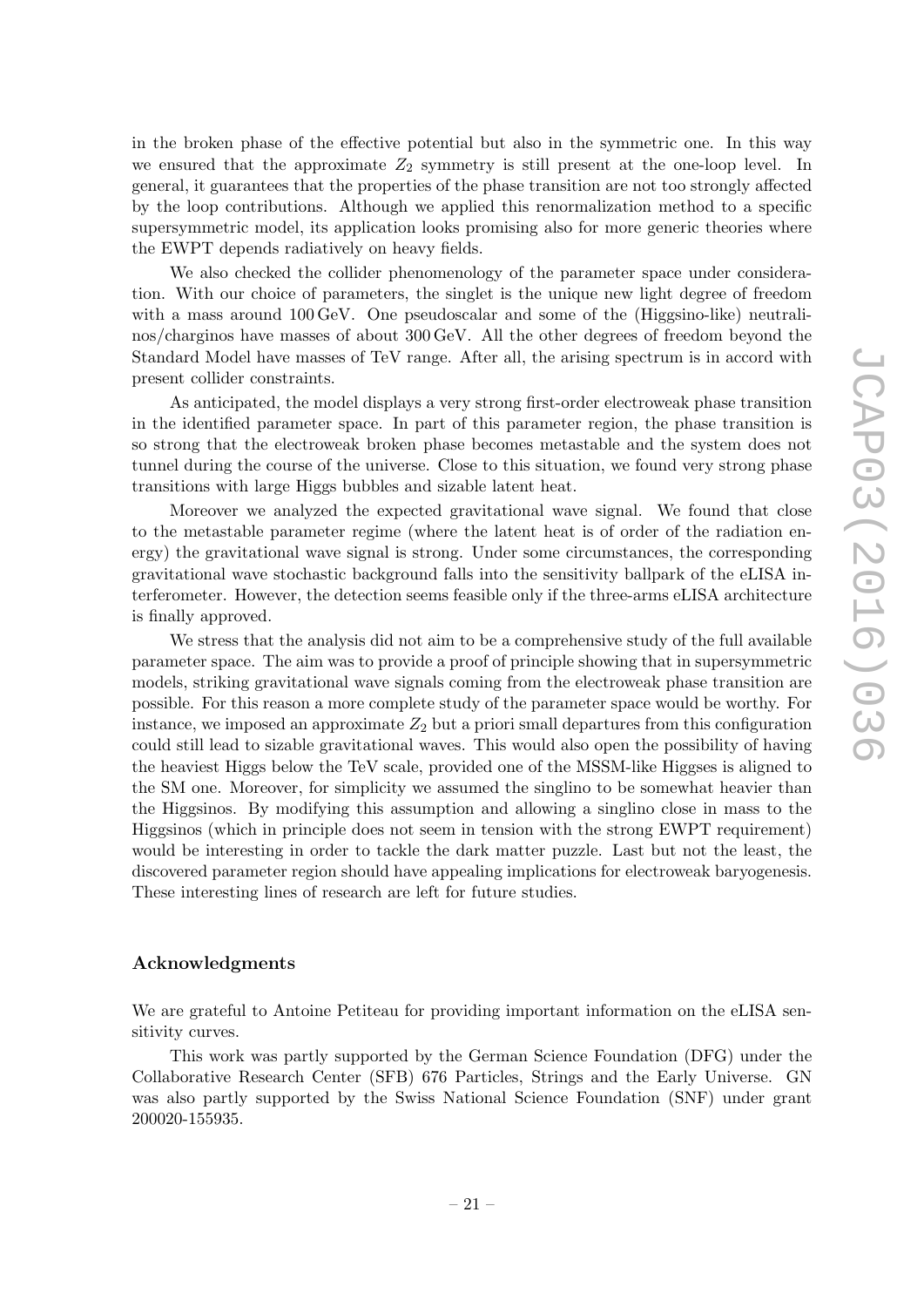#### References

- [1] V.A. Kuzmin, V.A. Rubakov and M.E. Shaposhnikov, On the Anomalous Electroweak Baryon Number Nonconservation in the Early Universe, [Phys. Lett.](http://dx.doi.org/10.1016/0370-2693(85)91028-7) **B 155** (1985) 36 [IN[SPIRE](http://inspirehep.net/search?p=find+J+"Phys.Lett.,B155,36")].
- [2] E. Witten, *Cosmic Separation of Phases*, *[Phys. Rev.](http://dx.doi.org/10.1103/PhysRevD.30.272)* **D** 30 (1984) 272 [IN[SPIRE](http://inspirehep.net/search?p=find+J+"Phys.Rev.,D30,272")].
- [3] C.J. Hogan, *Gravitational radiation from cosmological phase transitions, [Mon. Not. Roy.](http://dx.doi.org/10.1093/mnras/218.4.629)* [Astron. Soc.](http://dx.doi.org/10.1093/mnras/218.4.629) 218 (1986) 629 [IN[SPIRE](http://inspirehep.net/search?p=find+J+"Mon.Not.Roy.Astron.Soc.,218,629")].
- <span id="page-24-0"></span>[4] A. Kosowsky, M.S. Turner and R. Watkins, Gravitational radiation from colliding vacuum bubbles, *Phys. Rev.* **D** 45 [\(1992\) 4514](http://dx.doi.org/10.1103/PhysRevD.45.4514) [IN[SPIRE](http://inspirehep.net/search?p=find+J+"Phys.Rev.,D45,4514")].
- <span id="page-24-1"></span>[5] M. Kamionkowski, A. Kosowsky and M.S. Turner, Gravitational radiation from first order phase transitions, Phys. Rev. D 49 [\(1994\) 2837](http://dx.doi.org/10.1103/PhysRevD.49.2837) [[astro-ph/9310044](http://arxiv.org/abs/astro-ph/9310044)] [IN[SPIRE](http://inspirehep.net/search?p=find+EPRINT+astro-ph/9310044)].
- [6] K. Kajantie, K. Rummukainen and M.E. Shaposhnikov, A Lattice Monte Carlo study of the hot electroweak phase transition, [Nucl. Phys.](http://dx.doi.org/10.1016/0550-3213(93)90062-T) **B 407** (1993) 356 [[hep-ph/9305345](http://arxiv.org/abs/hep-ph/9305345)] [IN[SPIRE](http://inspirehep.net/search?p=find+EPRINT+hep-ph/9305345)].
- [7] Z. Fodor, J. Hein, K. Jansen, A. Jaster and I. Montvay, Simulating the electroweak phase transition in the SU(2) Higgs model, [Nucl. Phys.](http://dx.doi.org/10.1016/0550-3213(95)00038-T)  $\bf{B}$  439 (1995) 147 [[hep-lat/9409017](http://arxiv.org/abs/hep-lat/9409017)] [IN[SPIRE](http://inspirehep.net/search?p=find+EPRINT+hep-lat/9409017)].
- <span id="page-24-3"></span><span id="page-24-2"></span>[8] K. Kajantie, M. Laine, K. Rummukainen and M.E. Shaposhnikov, The Electroweak phase transition: A Nonperturbative analysis, [Nucl. Phys.](http://dx.doi.org/10.1016/0550-3213(96)00052-1) **B 466** (1996) 189 [hep-1at/9510020] [IN[SPIRE](http://inspirehep.net/search?p=find+EPRINT+hep-lat/9510020)].
- <span id="page-24-4"></span>[9] K. Jansen, Status of the finite temperature electroweak phase transition on the lattice , [Nucl.](http://dx.doi.org/10.1016/0920-5632(96)00045-X) [Phys. Proc. Suppl.](http://dx.doi.org/10.1016/0920-5632(96)00045-X) 47 (1996) 196 [hep-1at/9509018] [IN[SPIRE](http://inspirehep.net/search?p=find+EPRINT+hep-lat/9509018)].
- <span id="page-24-7"></span>[10] L. Randall and G. Servant, *Gravitational waves from warped spacetime*, *JHEP* **05** [\(2007\) 054](http://dx.doi.org/10.1088/1126-6708/2007/05/054) [[hep-ph/0607158](http://arxiv.org/abs/hep-ph/0607158)] [IN[SPIRE](http://inspirehep.net/search?p=find+EPRINT+hep-ph/0607158)].
- [11] G. Nardini, M. Quirós and A. Wulzer, A Confining Strong First-Order Electroweak Phase Transition , JHEP 09 [\(2007\) 077](http://dx.doi.org/10.1088/1126-6708/2007/09/077) [[arXiv:0706.3388](http://arxiv.org/abs/0706.3388)] [IN[SPIRE](http://inspirehep.net/search?p=find+EPRINT+arXiv:0706.3388)].
- [12] T. Konstandin, G. Nardini and M. Quirós, *Gravitational Backreaction Effects on the* Holographic Phase Transition, Phys. Rev. D  $82$  [\(2010\) 083513](http://dx.doi.org/10.1103/PhysRevD.82.083513) [[arXiv:1007.1468](http://arxiv.org/abs/1007.1468)] [IN[SPIRE](http://inspirehep.net/search?p=find+EPRINT+arXiv:1007.1468)].
- <span id="page-24-5"></span>[13] M. Carena, M. Quirós and C.E.M. Wagner, Opening the window for electroweak baryogenesis, [Phys. Lett.](http://dx.doi.org/10.1016/0370-2693(96)00475-3) **B 380** (1996) 81 [[hep-ph/9603420](http://arxiv.org/abs/hep-ph/9603420)] [IN[SPIRE](http://inspirehep.net/search?p=find+EPRINT+hep-ph/9603420)].
- <span id="page-24-6"></span>[14] D. Delepine, J.M. Gerard, R. Gonzalez Felipe and J. Weyers, A Light stop and electroweak baryogenesis, [Phys. Lett.](http://dx.doi.org/10.1016/0370-2693(96)00921-5) **B 386** (1996) 183 [[hep-ph/9604440](http://arxiv.org/abs/hep-ph/9604440)] [IN[SPIRE](http://inspirehep.net/search?p=find+EPRINT+hep-ph/9604440)].
- [15] M. Laine, *Effective theories of MSSM at high temperature*, *[Nucl. Phys.](http://dx.doi.org/10.1016/S0550-3213(96)90121-2)* **B 481** (1996) 43 [*Erratum ibid.* **B 548** (1999) 637] [[hep-ph/9605283](http://arxiv.org/abs/hep-ph/9605283)] [IN[SPIRE](http://inspirehep.net/search?p=find+EPRINT+hep-ph/9605283)].
- [16] G.R. Farrar and M. Losada, SUSY and the electroweak phase transition, [Phys. Lett.](http://dx.doi.org/10.1016/S0370-2693(97)00663-1) **B** 406 [\(1997\) 60](http://dx.doi.org/10.1016/S0370-2693(97)00663-1) [[hep-ph/9612346](http://arxiv.org/abs/hep-ph/9612346)] [IN[SPIRE](http://inspirehep.net/search?p=find+EPRINT+hep-ph/9612346)].
- [17] D. Bödeker, P. John, M. Laine and M.G. Schmidt, The Two loop MSSM finite temperature effective potential with stop condensation, [Nucl. Phys.](http://dx.doi.org/10.1016/S0550-3213(97)00252-6) **B 497** (1997) 387 [[hep-ph/9612364](http://arxiv.org/abs/hep-ph/9612364)] [IN[SPIRE](http://inspirehep.net/search?p=find+EPRINT+hep-ph/9612364)].
- [18] B. de Carlos and J.R. Espinosa, *The Baryogenesis window in the MSSM*, *[Nucl. Phys.](http://dx.doi.org/10.1016/S0550-3213(97)00437-9)* **B 503** [\(1997\) 24](http://dx.doi.org/10.1016/S0550-3213(97)00437-9) [[hep-ph/9703212](http://arxiv.org/abs/hep-ph/9703212)] [IN[SPIRE](http://inspirehep.net/search?p=find+EPRINT+hep-ph/9703212)].
- [19] T. Konstandin, T. Prokopec, M.G. Schmidt and M. Seco, MSSM electroweak baryogenesis and flavor mixing in transport equations, [Nucl. Phys.](http://dx.doi.org/10.1016/j.nuclphysb.2005.11.028) **B 738** (2006) 1 [[hep-ph/0505103](http://arxiv.org/abs/hep-ph/0505103)] [IN[SPIRE](http://inspirehep.net/search?p=find+EPRINT+hep-ph/0505103)].
- [20] V. Cirigliano, S. Profumo and M.J. Ramsey-Musolf, Baryogenesis, Electric Dipole Moments and Dark Matter in the MSSM, JHEP 07 [\(2006\) 002](http://dx.doi.org/10.1088/1126-6708/2006/07/002) [[hep-ph/0603246](http://arxiv.org/abs/hep-ph/0603246)] [IN[SPIRE](http://inspirehep.net/search?p=find+EPRINT+hep-ph/0603246)].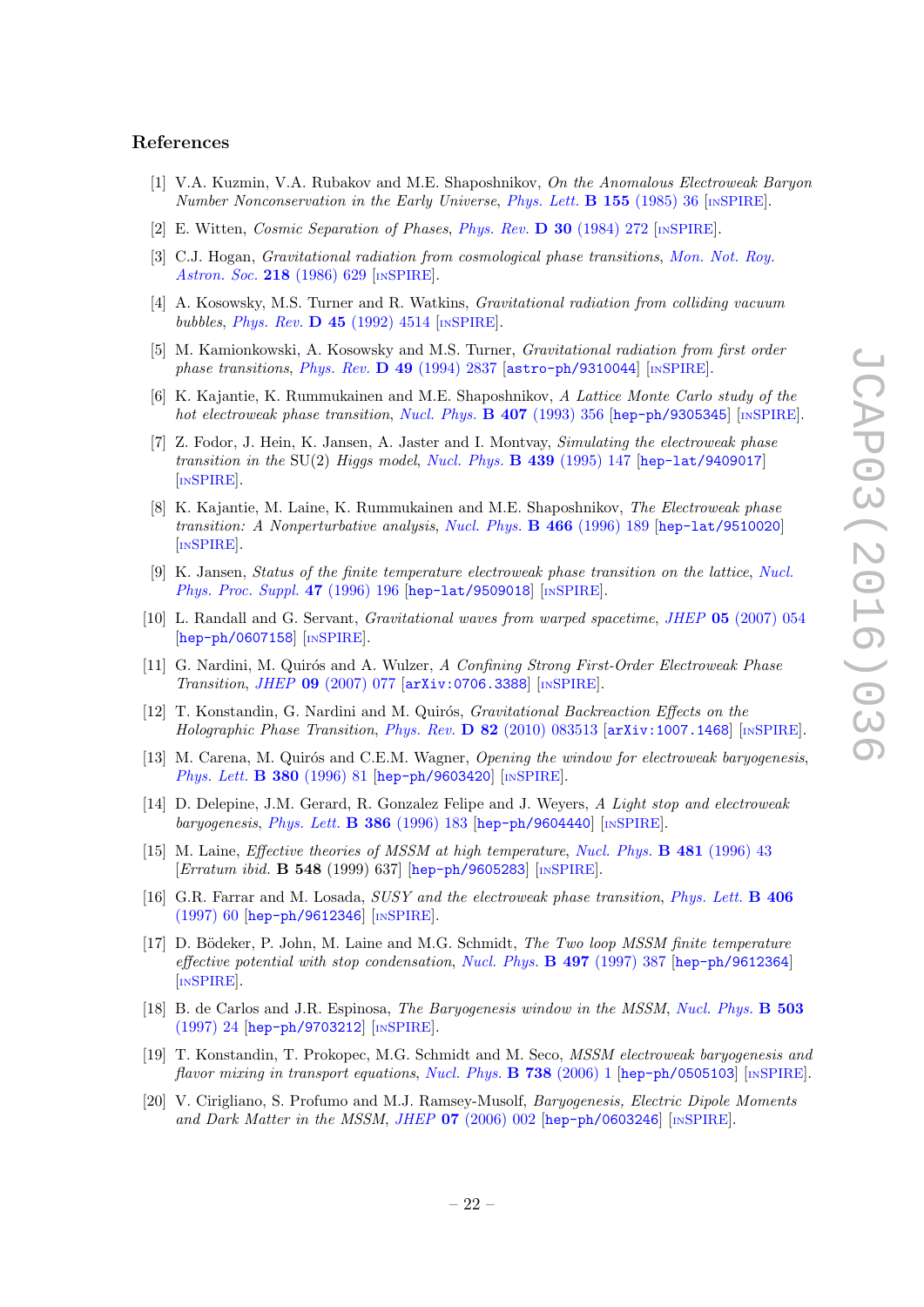- <span id="page-25-12"></span>[21] A. De Simone, G. Nardini, M. Quirós and A. Riotto, *Magnetic Fields at First Order Phase* Transition: A Threat to Electroweak Baryogenesis, JCAP 10 [\(2011\) 030](http://dx.doi.org/10.1088/1475-7516/2011/10/030) [[arXiv:1107.4317](http://arxiv.org/abs/1107.4317)] [IN[SPIRE](http://inspirehep.net/search?p=find+EPRINT+arXiv:1107.4317)].
- [22] M. Laine, G. Nardini and K. Rummukainen, Lattice study of an electroweak phase transition at  $m_h \sim 126 \text{ GeV}$ , JCAP 01 [\(2013\) 011](http://dx.doi.org/10.1088/1475-7516/2013/01/011) [[arXiv:1211.7344](http://arxiv.org/abs/1211.7344)] [IN[SPIRE](http://inspirehep.net/search?p=find+EPRINT+arXiv:1211.7344)].
- [23] M. Laine, G. Nardini and K. Rummukainen, First order thermal phase transition with 126  $GeV$  Higgs mass, [PoS\(LATTICE 2013\)104](http://pos.sissa.it/cgi-bin/reader/contribution.cgi?id=PoS(LATTICE 2013)104)  $[$ [arXiv:1311.4424](http://arxiv.org/abs/1311.4424)]  $[$ IN[SPIRE](http://inspirehep.net/search?p=find+EPRINT+arXiv:1311.4424)].
- <span id="page-25-0"></span>[24] M. Carena, G. Nardini, M. Quirós and C.E.M. Wagner, The Baryogenesis Window in the MSSM, [Nucl. Phys.](http://dx.doi.org/10.1016/j.nuclphysb.2008.12.014) B 812 (2009) 243 [[arXiv:0809.3760](http://arxiv.org/abs/0809.3760)] [IN[SPIRE](http://inspirehep.net/search?p=find+EPRINT+arXiv:0809.3760)].
- <span id="page-25-1"></span>[25] A. Menon and D.E. Morrissey, *Higgs Boson Signatures of MSSM Electroweak Baryogenesis*, Phys. Rev. **D 79** [\(2009\) 115020](http://dx.doi.org/10.1103/PhysRevD.79.115020) [[arXiv:0903.3038](http://arxiv.org/abs/0903.3038)] [IN[SPIRE](http://inspirehep.net/search?p=find+EPRINT+arXiv:0903.3038)].
- <span id="page-25-2"></span>[26] T. Cohen, D.E. Morrissey and A. Pierce, *Electroweak Baryogenesis and Higgs Signatures*, Phys. Rev. **D 86** [\(2012\) 013009](http://dx.doi.org/10.1103/PhysRevD.86.013009) [[arXiv:1203.2924](http://arxiv.org/abs/1203.2924)] [IN[SPIRE](http://inspirehep.net/search?p=find+EPRINT+arXiv:1203.2924)].
- <span id="page-25-3"></span>[27] D. Curtin, P. Jaiswal and P. Meade, Excluding Electroweak Baryogenesis in the MSSM, [JHEP](http://dx.doi.org/10.1007/JHEP08(2012)005) 08 [\(2012\) 005](http://dx.doi.org/10.1007/JHEP08(2012)005) [[arXiv:1203.2932](http://arxiv.org/abs/1203.2932)] [IN[SPIRE](http://inspirehep.net/search?p=find+EPRINT+arXiv:1203.2932)].
- <span id="page-25-4"></span>[28] M. Carena, G. Nardini, M. Quirós and C.E.M. Wagner, *MSSM Electroweak Baryogenesis and* LHC Data, JHEP 02 [\(2013\) 001](http://dx.doi.org/10.1007/JHEP02(2013)001) [[arXiv:1207.6330](http://arxiv.org/abs/1207.6330)] [IN[SPIRE](http://inspirehep.net/search?p=find+EPRINT+arXiv:1207.6330)].
- <span id="page-25-5"></span>[29] M. Carena, G. Nardini, M. Quirós and C.E.M. Wagner, *The Effective Theory of the Light* Stop Scenario, JHEP 10 [\(2008\) 062](http://dx.doi.org/10.1088/1126-6708/2008/10/062) [[arXiv:0806.4297](http://arxiv.org/abs/0806.4297)] [IN[SPIRE](http://inspirehep.net/search?p=find+EPRINT+arXiv:0806.4297)].
- <span id="page-25-6"></span>[30] D.P. Bargassa, Supersymmetry searches at CMS : Summary of selected Supersymmetry searches of CMS at  $\sqrt{s} = 8$  TeV, [EPJ Web Conf.](http://dx.doi.org/10.1051/epjconf/20147100010) 71 (2014) 00010 [IN[SPIRE](http://inspirehep.net/search?p=find+Bargassa:2014voa)].
- [31] ATLAS collaboration, Summary of the searches for squarks and gluinos using  $\sqrt{s} = 8 \text{ TeV } pp$ collisions with the ATLAS experiment at the LHC, JHEP  $10$  [\(2015\) 054](http://dx.doi.org/10.1007/JHEP10(2015)054) [[arXiv:1507.05525](http://arxiv.org/abs/1507.05525)] [IN[SPIRE](http://inspirehep.net/search?p=find+EPRINT+arXiv:1507.05525)].
- [32] CMS collaboration, A. Hinzmann, Searches for exotic new physics in CMS, [EPJ Web Conf.](http://dx.doi.org/10.1051/epjconf/20159504030) 95 [\(2015\) 04030](http://dx.doi.org/10.1051/epjconf/20159504030) [IN[SPIRE](http://inspirehep.net/search?p=find+Hinzmann:2015ica)].
- [33] ATLAS collaboration, J. Tam, Summary of results on exotic searches from ATLAS, [EPJ](http://dx.doi.org/10.1051/epjconf/20159504065) Web Conf. 95 [\(2015\) 04065](http://dx.doi.org/10.1051/epjconf/20159504065) [IN[SPIRE](http://inspirehep.net/search?p=find+Tam:2015lda)].
- <span id="page-25-7"></span>[34] G.W. Anderson and L.J. Hall, The Electroweak phase transition and baryogenesis, [Phys. Rev.](http://dx.doi.org/10.1103/PhysRevD.45.2685) D 45 [\(1992\) 2685](http://dx.doi.org/10.1103/PhysRevD.45.2685) [IN[SPIRE](http://inspirehep.net/search?p=find+J+"Phys.Rev.,D45,2685")].
- <span id="page-25-9"></span><span id="page-25-8"></span>[35] K. Enqvist, K. Kainulainen and I. Vilja, *Phase transitions in the singlet majoron model*, *[Nucl.](http://dx.doi.org/10.1016/0550-3213(93)90369-Z)* Phys. **B 403** [\(1993\) 749](http://dx.doi.org/10.1016/0550-3213(93)90369-Z) [IN[SPIRE](http://inspirehep.net/search?p=find+J+"Nucl.Phys.,B403,749")].
- <span id="page-25-10"></span>[36] S.W. Ham, Y.S. Jeong and S.K. Oh, Electroweak phase transition in an extension of the standard model with a real Higgs singlet, J. Phys. G 31 [\(2005\) 857](http://dx.doi.org/10.1088/0954-3899/31/8/017) [[hep-ph/0411352](http://arxiv.org/abs/hep-ph/0411352)] [IN[SPIRE](http://inspirehep.net/search?p=find+EPRINT+hep-ph/0411352)].
- <span id="page-25-11"></span>[37] J.R. Espinosa and M. Quirós, Novel Effects in Electroweak Breaking from a Hidden Sector, Phys. Rev. **D 76** [\(2007\) 076004](http://dx.doi.org/10.1103/PhysRevD.76.076004) [[hep-ph/0701145](http://arxiv.org/abs/hep-ph/0701145)] [IN[SPIRE](http://inspirehep.net/search?p=find+EPRINT+hep-ph/0701145)].
- [38] A. Ahriche, What is the criterion for a strong first order electroweak phase transition in singlet models?, Phys. Rev. D 75 [\(2007\) 083522](http://dx.doi.org/10.1103/PhysRevD.75.083522) [[hep-ph/0701192](http://arxiv.org/abs/hep-ph/0701192)] [IN[SPIRE](http://inspirehep.net/search?p=find+EPRINT+hep-ph/0701192)].
- [39] A. Ashoorioon and T. Konstandin, Strong electroweak phase transitions without collider traces, JHEP 07 [\(2009\) 086](http://dx.doi.org/10.1088/1126-6708/2009/07/086) [[arXiv:0904.0353](http://arxiv.org/abs/0904.0353)] [IN[SPIRE](http://inspirehep.net/search?p=find+EPRINT+arXiv:0904.0353)].
- [40] J.R. Espinosa, T. Konstandin and F. Riva, Strong Electroweak Phase Transitions in the Standard Model with a Singlet, [Nucl. Phys.](http://dx.doi.org/10.1016/j.nuclphysb.2011.09.010) **B 854** (2012) 592 [[arXiv:1107.5441](http://arxiv.org/abs/1107.5441)] [IN[SPIRE](http://inspirehep.net/search?p=find+EPRINT+arXiv:1107.5441)].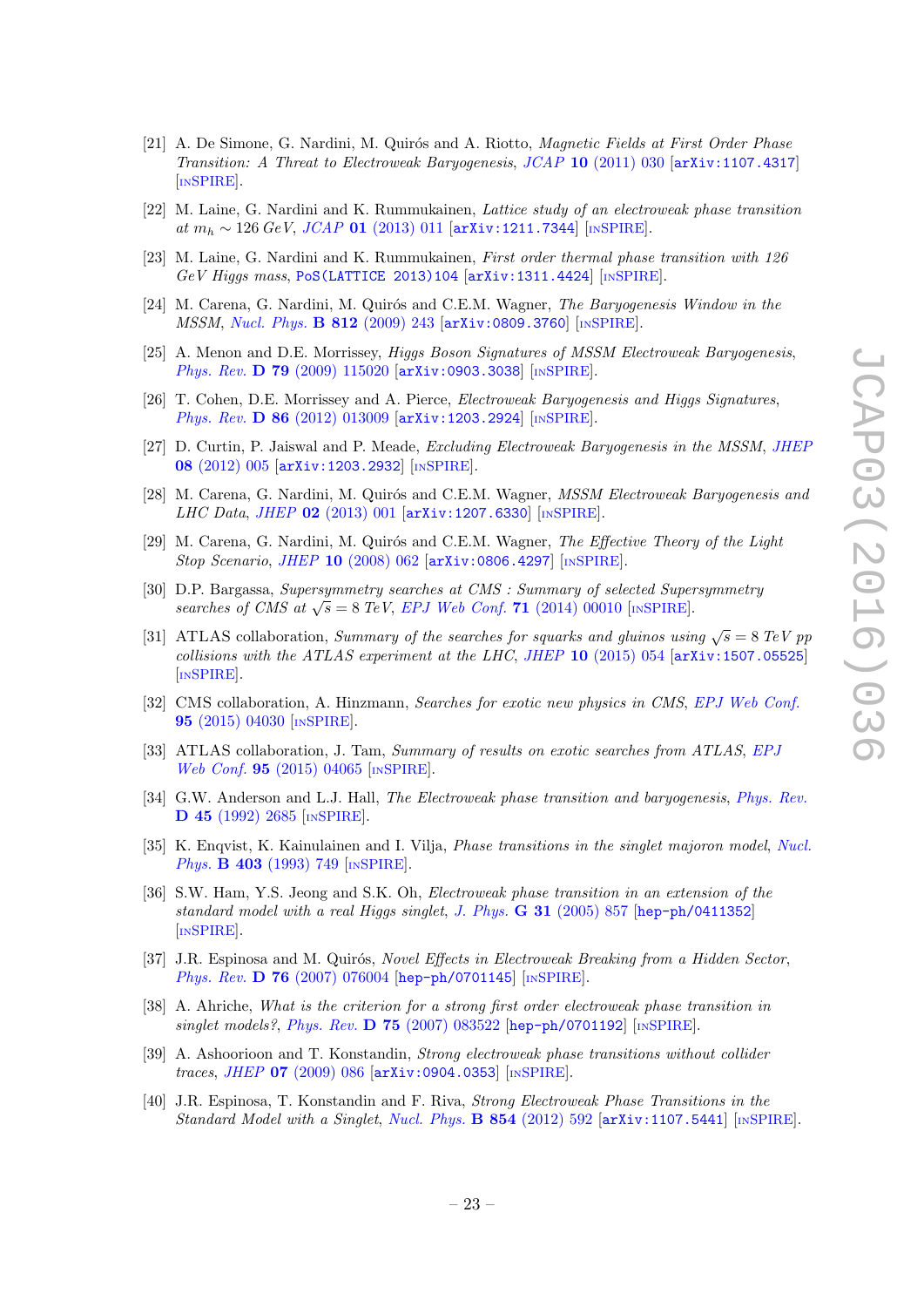- <span id="page-26-0"></span>[41] V. Barger, P. Langacker, M. McCaskey, M.J. Ramsey-Musolf and G. Shaughnessy, LHC Phenomenology of an Extended Standard Model with a Real Scalar Singlet, [Phys. Rev.](http://dx.doi.org/10.1103/PhysRevD.77.035005) D 77 [\(2008\) 035005](http://dx.doi.org/10.1103/PhysRevD.77.035005) [[arXiv:0706.4311](http://arxiv.org/abs/0706.4311)] [IN[SPIRE](http://inspirehep.net/search?p=find+EPRINT+arXiv:0706.4311)].
- <span id="page-26-1"></span>[42] J.M. No and M. Ramsey-Musolf, Probing the Higgs Portal at the LHC Through Resonant di-Higgs Production, Phys. Rev. D 89 [\(2014\) 095031](http://dx.doi.org/10.1103/PhysRevD.89.095031) [[arXiv:1310.6035](http://arxiv.org/abs/1310.6035)] [IN[SPIRE](http://inspirehep.net/search?p=find+EPRINT+arXiv:1310.6035)].
- [43] S. Profumo, M.J. Ramsey-Musolf, C.L. Wainwright and P. Winslow, Singlet-catalyzed electroweak phase transitions and precision Higgs boson studies, [Phys. Rev.](http://dx.doi.org/10.1103/PhysRevD.91.035018)  $\bf{D}$  91 (2015) [035018](http://dx.doi.org/10.1103/PhysRevD.91.035018) [[arXiv:1407.5342](http://arxiv.org/abs/1407.5342)] [IN[SPIRE](http://inspirehep.net/search?p=find+EPRINT+arXiv:1407.5342)].
- <span id="page-26-3"></span><span id="page-26-2"></span>[44] M. Jiang, L. Bian, W. Huang and J. Shu, Impact of a complex singlet: From dark matter to baryogenesis , [arXiv:1502.07574](http://arxiv.org/abs/1502.07574) [IN[SPIRE](http://inspirehep.net/search?p=find+EPRINT+arXiv:1502.07574)].
- [45] V. Barger, P. Langacker, H.-S. Lee and G. Shaughnessy, Higgs Sector in Extensions of the MSSM, Phys. Rev. **D 73** [\(2006\) 115010](http://dx.doi.org/10.1103/PhysRevD.73.115010) [[hep-ph/0603247](http://arxiv.org/abs/hep-ph/0603247)] [IN[SPIRE](http://inspirehep.net/search?p=find+EPRINT+hep-ph/0603247)].
- <span id="page-26-4"></span>[46] G.G. Ross, K. Schmidt-Hoberg and F. Staub, The Generalised NMSSM at One Loop: Fine Tuning and Phenomenology, JHEP 08 [\(2012\) 074](http://dx.doi.org/10.1007/JHEP08(2012)074) [[arXiv:1205.1509](http://arxiv.org/abs/1205.1509)] [IN[SPIRE](http://inspirehep.net/search?p=find+EPRINT+arXiv:1205.1509)].
- <span id="page-26-5"></span>[47] C. Caprini et al., Science with the space-based interferometer eLISA. II: Gravitational waves from cosmological phase transitions,  $arXiv:1512.06239$  [IN[SPIRE](http://inspirehep.net/search?p=find+EPRINT+arXiv:1512.06239)].
- [48] R. Apreda, M. Maggiore, A. Nicolis and A. Riotto, Gravitational waves from electroweak phase transitions, [Nucl. Phys.](http://dx.doi.org/10.1016/S0550-3213(02)00264-X) **B 631** (2002) 342 [[gr-qc/0107033](http://arxiv.org/abs/gr-qc/0107033)] [IN[SPIRE](http://inspirehep.net/search?p=find+EPRINT+gr-qc/0107033)].
- <span id="page-26-6"></span>[49] S.J. Huber and T. Konstandin, Production of gravitational waves in the nMSSM, [JCAP](http://dx.doi.org/10.1088/1475-7516/2008/05/017) 05 [\(2008\) 017](http://dx.doi.org/10.1088/1475-7516/2008/05/017) [[arXiv:0709.2091](http://arxiv.org/abs/0709.2091)] [IN[SPIRE](http://inspirehep.net/search?p=find+EPRINT+arXiv:0709.2091)].
- [50] A. Menon, D.E. Morrissey and C.E.M. Wagner, Electroweak baryogenesis and dark matter in the nMSSM, Phys. Rev. D 70 [\(2004\) 035005](http://dx.doi.org/10.1103/PhysRevD.70.035005) [[hep-ph/0404184](http://arxiv.org/abs/hep-ph/0404184)] [IN[SPIRE](http://inspirehep.net/search?p=find+EPRINT+hep-ph/0404184)].
- [51] C. Balázs, M. Carena, A. Freitas and C.E.M. Wagner, *Phenomenology of the nMSSM from* colliders to cosmology , JHEP 06 [\(2007\) 066](http://dx.doi.org/10.1088/1126-6708/2007/06/066) [[arXiv:0705.0431](http://arxiv.org/abs/0705.0431)] [IN[SPIRE](http://inspirehep.net/search?p=find+EPRINT+arXiv:0705.0431)].
- <span id="page-26-7"></span>[52] W. Huang, Z. Kang, J. Shu, P. Wu and J.M. Yang, New insights in the electroweak phase transition in the NMSSM, Phys. Rev. D 91 [\(2015\) 025006](http://dx.doi.org/10.1103/PhysRevD.91.025006) [[arXiv:1405.1152](http://arxiv.org/abs/1405.1152)] [IN[SPIRE](http://inspirehep.net/search?p=find+EPRINT+arXiv:1405.1152)].
- <span id="page-26-8"></span>[53] M. Kakizaki, S. Kanemura and T. Matsui, Gravitational waves as a probe of extended scalar sectors with the first order electroweak phase transition, Phys. Rev. **D 92** [\(2015\) 115007](http://dx.doi.org/10.1103/PhysRevD.92.115007) [[arXiv:1509.08394](http://arxiv.org/abs/1509.08394)] [IN[SPIRE](http://inspirehep.net/search?p=find+EPRINT+arXiv:1509.08394)].
- <span id="page-26-9"></span>[54] J. Kozaczuk, S. Profumo, L.S. Haskins and C.L. Wainwright, Cosmological Phase Transitions and their Properties in the NMSSM, JHEP  $01$  [\(2015\) 144](http://dx.doi.org/10.1007/JHEP01(2015)144)  $[\text{arXiv}:1407.4134]$  [IN[SPIRE](http://inspirehep.net/search?p=find+EPRINT+arXiv:1407.4134)].
- <span id="page-26-10"></span>[55] F. Staub, SARAH 4: A tool for (not only SUSY) model builders, [Comput. Phys. Commun.](http://dx.doi.org/10.1016/j.cpc.2014.02.018) 185 [\(2014\) 1773](http://dx.doi.org/10.1016/j.cpc.2014.02.018) [[arXiv:1309.7223](http://arxiv.org/abs/1309.7223)] [IN[SPIRE](http://inspirehep.net/search?p=find+EPRINT+arXiv:1309.7223)].
- [56] I. Masina, G. Nardini and M. Quirós, *Electroweak vacuum stability and finite quadratic* radiative corrections, *Phys. Rev.* **D 92** [\(2015\) 035003](http://dx.doi.org/10.1103/PhysRevD.92.035003) [[arXiv:1502.06525](http://arxiv.org/abs/1502.06525)] [IN[SPIRE](http://inspirehep.net/search?p=find+EPRINT+arXiv:1502.06525)].
- <span id="page-26-11"></span>[57] J.M. Cornwall, R. Jackiw and E. Tomboulis, *Effective Action for Composite Operators*, *[Phys.](http://dx.doi.org/10.1103/PhysRevD.10.2428)* Rev. **D 10** [\(1974\) 2428](http://dx.doi.org/10.1103/PhysRevD.10.2428) [IN[SPIRE](http://inspirehep.net/search?p=find+J+"Phys.Rev.,D10,2428")].
- <span id="page-26-12"></span>[58] G. Degrassi and P. Slavich, On the radiative corrections to the neutral Higgs boson masses in the NMSSM, [Nucl. Phys.](http://dx.doi.org/10.1016/j.nuclphysb.2009.09.018) B 825 (2010) 119 [[arXiv:0907.4682](http://arxiv.org/abs/0907.4682)] [IN[SPIRE](http://inspirehep.net/search?p=find+EPRINT+arXiv:0907.4682)].
- <span id="page-26-13"></span>[59] F. Staub, W. Porod and B. Herrmann, The Electroweak sector of the NMSSM at the one-loop level , JHEP 10 [\(2010\) 040](http://dx.doi.org/10.1007/JHEP10(2010)040) [[arXiv:1007.4049](http://arxiv.org/abs/1007.4049)] [IN[SPIRE](http://inspirehep.net/search?p=find+EPRINT+arXiv:1007.4049)].
- <span id="page-26-14"></span>[60] K. Ender, T. Graf, M. Muhlleitner and H. Rzehak, Analysis of the NMSSM Higgs Boson Masses at One-Loop Level , Phys. Rev. D 85 [\(2012\) 075024](http://dx.doi.org/10.1103/PhysRevD.85.075024) [[arXiv:1111.4952](http://arxiv.org/abs/1111.4952)] [IN[SPIRE](http://inspirehep.net/search?p=find+EPRINT+arXiv:1111.4952)].
- <span id="page-26-15"></span>[61] T. Graf, R. Grober, M. Muhlleitner, H. Rzehak and K. Walz, Higgs Boson Masses in the Complex NMSSM at One-Loop Level, JHEP 10  $(2012)$  122  $[\text{arXiv:1206}.6806]$  [IN[SPIRE](http://inspirehep.net/search?p=find+EPRINT+arXiv:1206.6806)].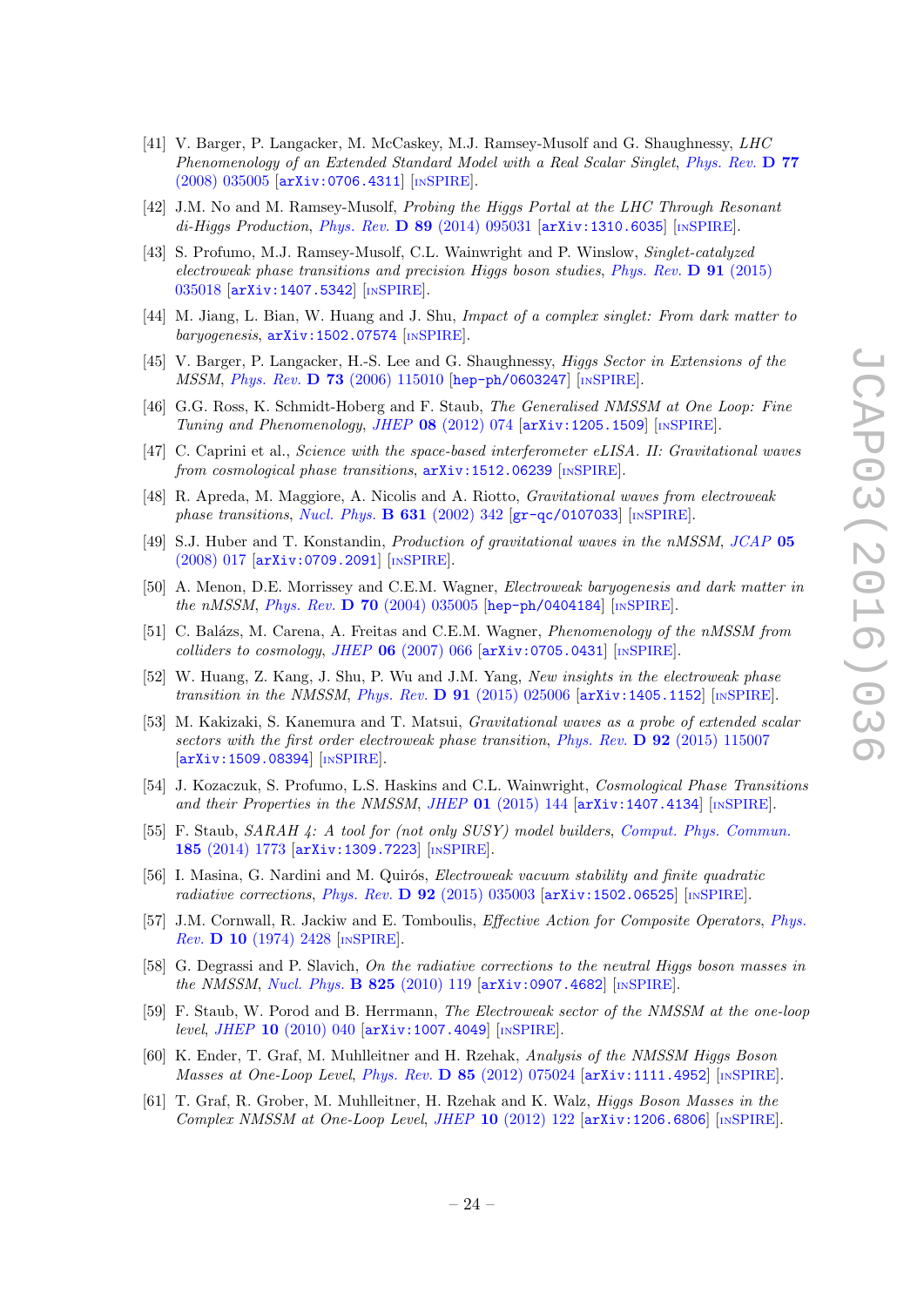- <span id="page-27-0"></span>[62] F. Staub, P. Athron, U. Ellwanger, R. Grober, M. Muhlleitner, P. Slavich et al., Higgs mass predictions of public NMSSM spectrum generators,  $arXiv:1507.05093$  [IN[SPIRE](http://inspirehep.net/search?p=find+EPRINT+arXiv:1507.05093)].
- [63] U. Ellwanger, G. Espitalier-Noel and C. Hugonie, Naturalness and Fine Tuning in the NMSSM: Implications of Early LHC Results, JHEP 09 [\(2011\) 105](http://dx.doi.org/10.1007/JHEP09(2011)105) [[arXiv:1107.2472](http://arxiv.org/abs/1107.2472)] [IN[SPIRE](http://inspirehep.net/search?p=find+EPRINT+arXiv:1107.2472)].
- <span id="page-27-2"></span><span id="page-27-1"></span>[64] G.G. Ross and K. Schmidt-Hoberg, The Fine-Tuning of the Generalised NMSSM, [Nucl. Phys.](http://dx.doi.org/10.1016/j.nuclphysb.2012.05.007) B 862 [\(2012\) 710](http://dx.doi.org/10.1016/j.nuclphysb.2012.05.007) [[arXiv:1108.1284](http://arxiv.org/abs/1108.1284)] [IN[SPIRE](http://inspirehep.net/search?p=find+EPRINT+arXiv:1108.1284)].
- <span id="page-27-3"></span>[65] K. Agashe, Y. Cui and R. Franceschini, Natural Islands for a 125 GeV Higgs in the scale-invariant NMSSM, JHEP 02 [\(2013\) 031](http://dx.doi.org/10.1007/JHEP02(2013)031) [[arXiv:1209.2115](http://arxiv.org/abs/1209.2115)] [IN[SPIRE](http://inspirehep.net/search?p=find+EPRINT+arXiv:1209.2115)].
- <span id="page-27-4"></span>[66] ATLAS, CMS collaboration, G. Aad et al., Combined Measurement of the Higgs Boson Mass in pp Collisions at  $\sqrt{s} = 7$  and 8 TeV with the ATLAS and CMS Experiments, [Phys. Rev.](http://dx.doi.org/10.1103/PhysRevLett.114.191803) Lett.  $114$  [\(2015\) 191803](http://dx.doi.org/10.1103/PhysRevLett.114.191803) [[arXiv:1503.07589](http://arxiv.org/abs/1503.07589)] [IN[SPIRE](http://inspirehep.net/search?p=find+EPRINT+arXiv:1503.07589)].
- [67] ATLAS collaboration, Measurements of the Higgs boson production and decay rates and coupling strengths using pp collision data at  $\sqrt{s} = 7$  and 8 TeV in the ATLAS experiment, *[Eur. Phys. J.](http://dx.doi.org/10.1140/epjc/s10052-015-3769-y)* **C 76** (2016) 6  $[\text{arXiv:1507.04548}]$  $[\text{arXiv:1507.04548}]$  $[\text{arXiv:1507.04548}]$   $[\text{insPIRE}]$ .
- <span id="page-27-5"></span>[68] CMS collaboration, Precise determination of the mass of the Higgs boson and tests of compatibility of its couplings with the standard model predictions using proton collisions at 7 and 8 TeV, [CMS-PAS-HIG-14-009](http://dx.doi.org/10.1140/epjc/s10052-015-3351-7) [IN[SPIRE](http://inspirehep.net/search?p=find+Khachatryan:2014jba)].
- [69] J.F. Gunion and H.E. Haber, The CP conserving two Higgs doublet model: The Approach to the decoupling limit, Phys. Rev. D  $67$  [\(2003\) 075019](http://dx.doi.org/10.1103/PhysRevD.67.075019) [[hep-ph/0207010](http://arxiv.org/abs/hep-ph/0207010)] [IN[SPIRE](http://inspirehep.net/search?p=find+EPRINT+hep-ph/0207010)].
- [70] A. Delgado, G. Nardini and M. Quirós, A Light Supersymmetric Higgs Sector Hidden by a Standard Model-like Higgs, JHEP 07 [\(2013\) 054](http://dx.doi.org/10.1007/JHEP07(2013)054) [[arXiv:1303.0800](http://arxiv.org/abs/1303.0800)] [IN[SPIRE](http://inspirehep.net/search?p=find+EPRINT+arXiv:1303.0800)].
- [71] M. Carena, I. Low, N.R. Shah and C.E.M. Wagner, Impersonating the Standard Model Higgs Boson: Alignment without Decoupling, JHEP 04 [\(2014\) 015](http://dx.doi.org/10.1007/JHEP04(2014)015) [[arXiv:1310.2248](http://arxiv.org/abs/1310.2248)] [IN[SPIRE](http://inspirehep.net/search?p=find+EPRINT+arXiv:1310.2248)].
- [72] P.S. Bhupal Dev and A. Pilaftsis, Maximally Symmetric Two Higgs Doublet Model with Natural Standard Model Alignment , JHEP 12 [\(2014\) 024](http://dx.doi.org/10.1007/JHEP12(2014)024) [Erratum ibid. 1511 (2015) 147] [[arXiv:1408.3405](http://arxiv.org/abs/1408.3405)] [IN[SPIRE](http://inspirehep.net/search?p=find+EPRINT+arXiv:1408.3405)].
- <span id="page-27-6"></span>[73] P.P. Giardino, K. Kannike, I. Masina, M. Raidal and A. Strumia, The universal Higgs fit, JHEP 05 [\(2014\) 046](http://dx.doi.org/10.1007/JHEP05(2014)046) [[arXiv:1303.3570](http://arxiv.org/abs/1303.3570)] [IN[SPIRE](http://inspirehep.net/search?p=find+EPRINT+arXiv:1303.3570)].
- <span id="page-27-7"></span>[74] A. Falkowski, F. Riva and A. Urbano, *Higgs at last, JHEP* 11 [\(2013\) 111](http://dx.doi.org/10.1007/JHEP11(2013)111) [[arXiv:1303.1812](http://arxiv.org/abs/1303.1812)] [IN[SPIRE](http://inspirehep.net/search?p=find+EPRINT+arXiv:1303.1812)].
- <span id="page-27-8"></span>[75] N.-E. Bomark, S. Moretti, S. Munir and L. Roszkowski, A light NMSSM pseudoscalar Higgs boson at the LHC redux, JHEP 02 [\(2015\) 044](http://dx.doi.org/10.1007/JHEP02(2015)044) [[arXiv:1409.8393](http://arxiv.org/abs/1409.8393)] [IN[SPIRE](http://inspirehep.net/search?p=find+EPRINT+arXiv:1409.8393)].
- <span id="page-27-9"></span>[76] D. Buttazzo, F. Sala and A. Tesi, Singlet-like Higgs bosons at present and future colliders , JHEP 11 [\(2015\) 158](http://dx.doi.org/10.1007/JHEP11(2015)158) [[arXiv:1505.05488](http://arxiv.org/abs/1505.05488)] [IN[SPIRE](http://inspirehep.net/search?p=find+EPRINT+arXiv:1505.05488)].
- <span id="page-27-10"></span>[77] T. Robens and T. Stefaniak, Status of the Higgs Singlet Extension of the Standard Model after LHC Run 1, [Eur. Phys. J.](http://dx.doi.org/10.1140/epjc/s10052-015-3323-y) C 75 (2015) 104 [[arXiv:1501.02234](http://arxiv.org/abs/1501.02234)] [IN[SPIRE](http://inspirehep.net/search?p=find+EPRINT+arXiv:1501.02234)].
- [78] M. Berggren, F. Brümmer, J. List, G. Moortgat-Pick, T. Robens, K. Rolbiecki et al., Tackling light higgsinos at the ILC, [Eur. Phys. J.](http://dx.doi.org/10.1140/epjc/s10052-013-2660-y)  $C$  73 (2013) 2660 [[arXiv:1307.3566](http://arxiv.org/abs/1307.3566)] [IN[SPIRE](http://inspirehep.net/search?p=find+EPRINT+arXiv:1307.3566)].
- <span id="page-27-11"></span>[79] R. Enberg, S. Munir, C. Pérez de los Heros and D. Werder, *Prospects for higgsino-singlino* dark matter detection at IceCube and PINGU,  $arXiv:1506.05714$  [IN[SPIRE](http://inspirehep.net/search?p=find+EPRINT+arXiv:1506.05714)].
- <span id="page-27-12"></span>[80] J.S. Kim and T.S. Ray, The higgsino-singlino world at the large hadron collider, [Eur. Phys. J.](http://dx.doi.org/10.1140/epjc/s10052-015-3281-4) C 75 [\(2015\) 40](http://dx.doi.org/10.1140/epjc/s10052-015-3281-4) [[arXiv:1405.3700](http://arxiv.org/abs/1405.3700)] [IN[SPIRE](http://inspirehep.net/search?p=find+EPRINT+arXiv:1405.3700)].
- <span id="page-27-13"></span>[81] U. Ellwanger, C. Hugonie and A.M. Teixeira, The Next-to-Minimal Supersymmetric Standard Model, [Phys. Rept.](http://dx.doi.org/10.1016/j.physrep.2010.07.001) 496 (2010) 1 [[arXiv:0910.1785](http://arxiv.org/abs/0910.1785)] [IN[SPIRE](http://inspirehep.net/search?p=find+EPRINT+arXiv:0910.1785)].